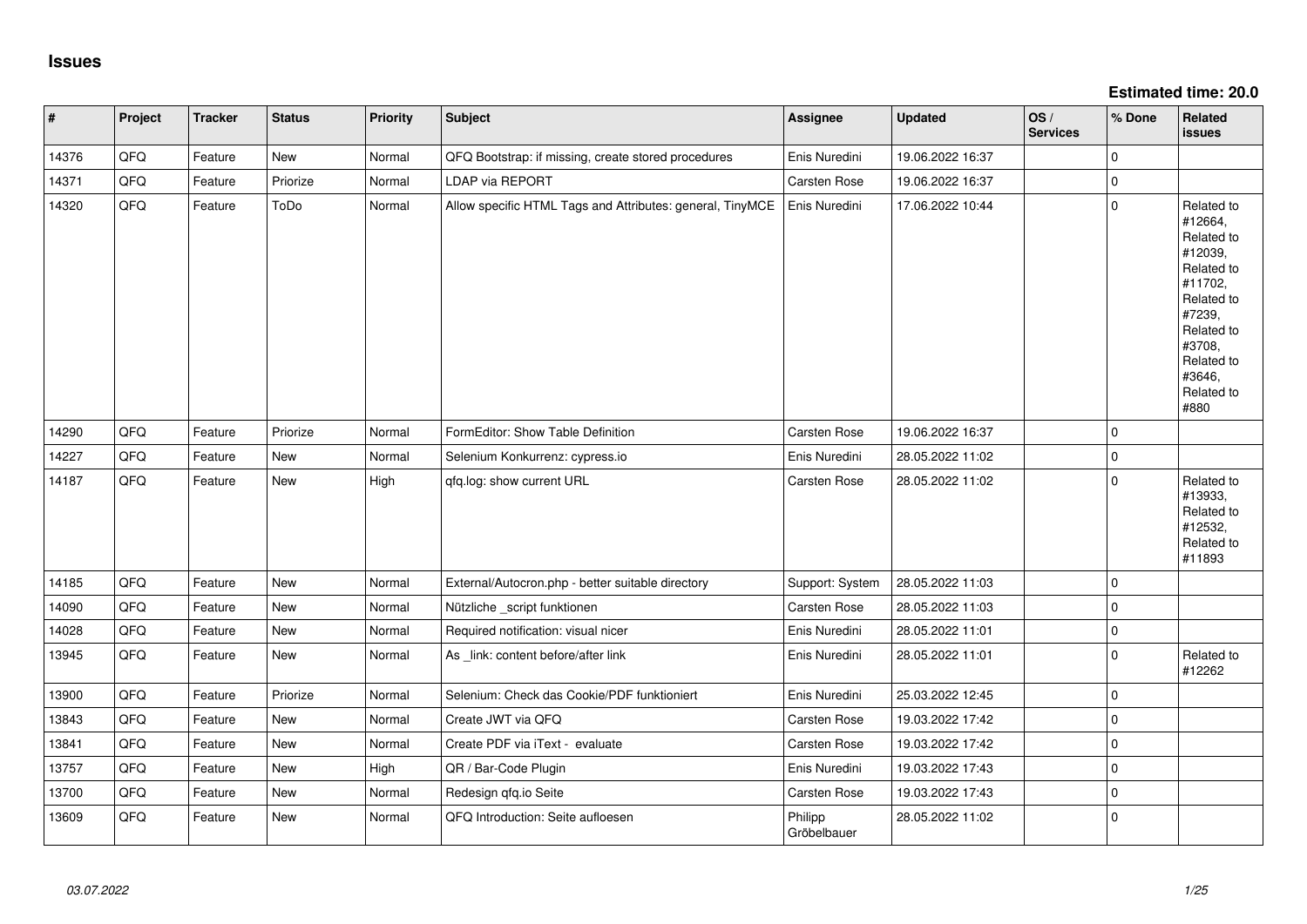| $\vert$ # | Project | <b>Tracker</b> | <b>Status</b>              | <b>Priority</b> | <b>Subject</b>                                                                                                                        | <b>Assignee</b>     | <b>Updated</b>   | OS/<br><b>Services</b> | % Done         | Related<br><b>issues</b>                                               |
|-----------|---------|----------------|----------------------------|-----------------|---------------------------------------------------------------------------------------------------------------------------------------|---------------------|------------------|------------------------|----------------|------------------------------------------------------------------------|
| 13608     | QFQ     | Feature        | Some day<br>maybe          | Normal          | Automatic Browser Language Redirect                                                                                                   | Enis Nuredini       | 17.06.2022 08:35 |                        | $\Omega$       |                                                                        |
| 13566     | QFQ     | Feature        | Ready to sync<br>(develop) | Normal          | Delete config-example.qfq.php file                                                                                                    | Carsten Rose        | 23.12.2021 09:25 |                        | $\mathbf 0$    |                                                                        |
| 13467     | QFQ     | Feature        | New                        | Normal          | ChangeLog Generator                                                                                                                   | Carsten Rose        | 19.03.2022 17:46 |                        | $\mathbf 0$    | Related to<br>#11460                                                   |
| 13354     | QFQ     | Feature        | New                        | Normal          | Using Websocket in QFQ                                                                                                                | Carsten Rose        | 10.11.2021 15:47 |                        | 0              |                                                                        |
| 12679     | QFQ     | Feature        | New                        | Normal          | tablesorter: custom column width                                                                                                      | Carsten Rose        | 16.06.2021 11:10 |                        | $\mathbf 0$    |                                                                        |
| 12664     | QFQ     | Feature        | New                        | Normal          | TinyMCE: report/remove malicous HTML/JS Code                                                                                          | Carsten Rose        | 19.03.2022 17:47 |                        | $\mathbf 0$    | Related to<br>#14320                                                   |
| 12630     | QFQ     | Feature        | In Progress                | Normal          | Input: date[time]: min / max values                                                                                                   | Enis Nuredini       | 20.06.2022 18:31 |                        | 0              | Related to<br>#10096,<br>Related to<br>#14302,<br>Related to<br>#14303 |
| 12611     | QFQ     | Feature        | Some day<br>maybe          | Normal          | Refactoring: Bootstrap with Lazy Loading                                                                                              | Carsten Rose        | 08.06.2022 10:37 |                        | $\mathbf 0$    | Related to<br>#12490,<br>Related to<br>#10013,<br>Related to<br>#7732  |
| 12603     | QFQ     | Feature        | New                        | Normal          | Dropdown (Select), Radio, checkbox:<br>itemListAlways={{!SELECT key, value}}                                                          | Carsten Rose        | 19.03.2022 17:47 |                        | $\mathbf 0$    |                                                                        |
| 12556     | QFQ     | Feature        | New                        | Normal          | Pills Title: colored = static or dynamic on allrequiredgiven                                                                          | Benjamin Baer       | 19.03.2022 17:49 |                        | $\mathbf 0$    |                                                                        |
| 12544     | QFQ     | Feature        | New                        | High            | a) ' AS _link' new also as ' AS _format', b) sortierung via<br>'display: none;', c) '_format' benoeitgt nicht zwingend<br>u/U/p/m/z/d | <b>Carsten Rose</b> | 14.12.2021 16:03 |                        | $\mathbf 0$    |                                                                        |
| 12532     | QFQ     | Feature        | New                        | High            | SIP-Parameter bei Seitenaufruf in Browser-Console<br>anzeigen                                                                         | Carsten Rose        | 07.12.2021 17:19 |                        | $\mathbf 0$    | Related to<br>#11893,<br>Related to<br>#14187                          |
| 12504     | QFQ     | Feature        | Priorize                   | Normal          | sql.log: report fe.id                                                                                                                 | Carsten Rose        | 05.05.2021 22:09 |                        | $\mathbf 0$    |                                                                        |
| 12503     | QFQ     | Feature        | Priorize                   | Normal          | Detect dangerous UPDATE statement with missing WHERE   Carsten Rose                                                                   |                     | 05.05.2021 22:09 |                        | 0              |                                                                        |
| 12490     | QFQ     | Feature        | New                        | Normal          | Loading Plugins in QFQ - see what tinymce does. (lazy<br>loading)                                                                     | Benjamin Baer       | 08.06.2022 10:37 |                        | 0              | Related to<br>#12611,<br>Related to<br>#10013,<br>Related to<br>#7732  |
| 12480     | QFQ     | Feature        | New                        | Normal          | If QFQ upgrade is running, block further request                                                                                      | Carsten Rose        | 03.05.2021 20:45 |                        | $\overline{0}$ |                                                                        |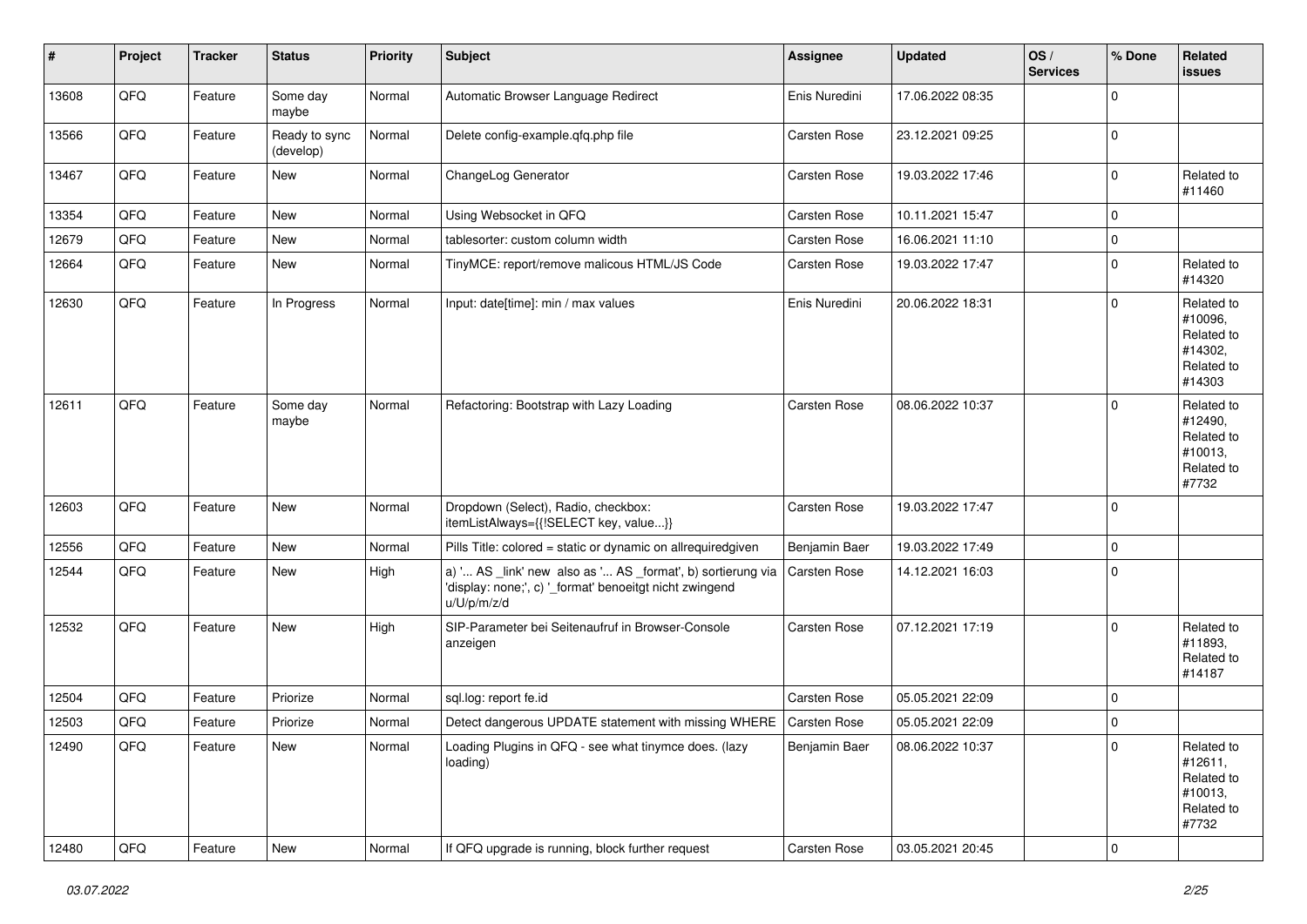| #     | Project | <b>Tracker</b> | <b>Status</b>     | <b>Priority</b> | <b>Subject</b>                                                                                                 | <b>Assignee</b>     | <b>Updated</b>   | OS/<br><b>Services</b> | % Done         | Related<br><b>issues</b>                                                    |
|-------|---------|----------------|-------------------|-----------------|----------------------------------------------------------------------------------------------------------------|---------------------|------------------|------------------------|----------------|-----------------------------------------------------------------------------|
| 12477 | QFQ     | Feature        | <b>New</b>        | Normal          | Support for refactoring: Form, FormElement, diverse<br>Tabellen/Spalten, tt-content Records                    | Carsten Rose        | 03.05.2021 20:45 |                        | 0              |                                                                             |
| 12476 | QFQ     | Feature        | <b>New</b>        | Normal          | clearMe: a) should trigger 'dirty', b) sticky on textarea resize                                               | Benjamin Baer       | 04.01.2022 08:40 |                        | $\Omega$       | Related to<br>#9528                                                         |
| 12474 | QFQ     | Feature        | New               | Normal          | Check BaseConfigURL if it is given and the the last char is '/                                                 | Carsten Rose        | 03.05.2021 20:45 |                        | $\Omega$       |                                                                             |
| 12465 | QFQ     | Feature        | New               | Normal          | QFQ Function: use in FE to fill StoreRecord                                                                    | Carsten Rose        | 05.05.2021 21:58 |                        | $\overline{0}$ |                                                                             |
| 12452 | QFQ     | Feature        | Priorize          | Normal          | BaseURL: alsways with '/' at the end                                                                           | Carsten Rose        | 19.06.2022 13:45 |                        | $\Omega$       | Related to<br>#10782                                                        |
| 12439 | QFQ     | Feature        | In Progress       | Normal          | TinyMCE Paste from Word & Character Count/Limit                                                                | <b>Carsten Rose</b> | 05.05.2021 22:15 |                        | $\mathbf 0$    |                                                                             |
| 12413 | QFQ     | Feature        | <b>New</b>        | Normal          | STORE_TYPO3: enhance for {{be_users.email:T}},<br>{{fe users.email:T}}                                         | Carsten Rose        | 03.05.2021 20:45 |                        | $\mathbf 0$    | Related to<br>#12412,<br>Related to<br>#10012                               |
| 12412 | QFQ     | Feature        | <b>New</b>        | Normal          | Action/Escape qualifier 'e' (empty), '0': if given, an empty<br>string (or '0') will be treated as 'not found' | Carsten Rose        | 08.05.2021 09:40 |                        | $\Omega$       | Related to<br>#12413,<br>Related to<br>#10012                               |
| 12400 | QFQ     | Feature        | New               | Normal          | Tutorial ist in QFQ Doku, Wird in der Suche gefunden, es<br>gibt aber kein Menupunkt - Inhalt ueberpruefen     | Carsten Rose        | 03.05.2021 20:45 |                        | $\Omega$       |                                                                             |
| 12337 | QFQ     | Feature        | Some day<br>maybe | Normal          | Database.php: better caching                                                                                   | Carsten Rose        | 16.09.2021 15:10 |                        | $\mathbf 0$    |                                                                             |
| 12330 | QFQ     | Feature        | New               | Normal          | Copy to input field / text area / TinyMCE                                                                      | Carsten Rose        | 07.04.2021 09:01 |                        | 0              |                                                                             |
| 12315 | QFQ     | Feature        | Some day<br>maybe | Normal          | Form History (Diffs) / Backups                                                                                 | Carsten Rose        | 16.09.2021 15:10 |                        | $\Omega$       |                                                                             |
| 12269 | QFQ     | Feature        | New               | Normal          | 2FA - Login                                                                                                    | Carsten Rose        | 03.05.2021 20:45 |                        | $\Omega$       |                                                                             |
| 12262 | QFQ     | Feature        | ToDo              | Normal          | Form buttons on top: more customable                                                                           | Enis Nuredini       | 17.06.2022 10:44 |                        | $\Omega$       | Related to<br>#13945, Has<br>duplicate<br>#4046, Has<br>duplicate<br>#10080 |
| 12186 | QFQ     | Feature        | <b>New</b>        | High            | TinyMCE Config für Objekte                                                                                     | Carsten Rose        | 07.12.2021 17:19 |                        | $\mathbf 0$    | <b>Blocks</b><br>#12632                                                     |
| 12163 | QFQ     | Feature        | <b>New</b>        | Normal          | Checkbox: table wrap                                                                                           | Carsten Rose        | 03.05.2021 20:51 |                        | 0              |                                                                             |
| 12162 | QFQ     | Feature        | New               | Normal          | FE.type=sendmail: personalized mailing (several mails) via<br>template                                         | Carsten Rose        | 03.05.2021 20:45 |                        | 0              |                                                                             |
| 12156 | QFQ     | Feature        | New               | Normal          | Form: Optional disable 'leave page'                                                                            |                     | 03.05.2021 20:45 |                        | 0              |                                                                             |
| 12146 | QFQ     | Feature        | New               | Normal          | Autocron Job: Anzeigen wann der naechste Job ausgefuehrt<br>wird, resp das er nicht ausgefuehrt wird           | <b>Carsten Rose</b> | 15.03.2021 15:23 |                        | 0              |                                                                             |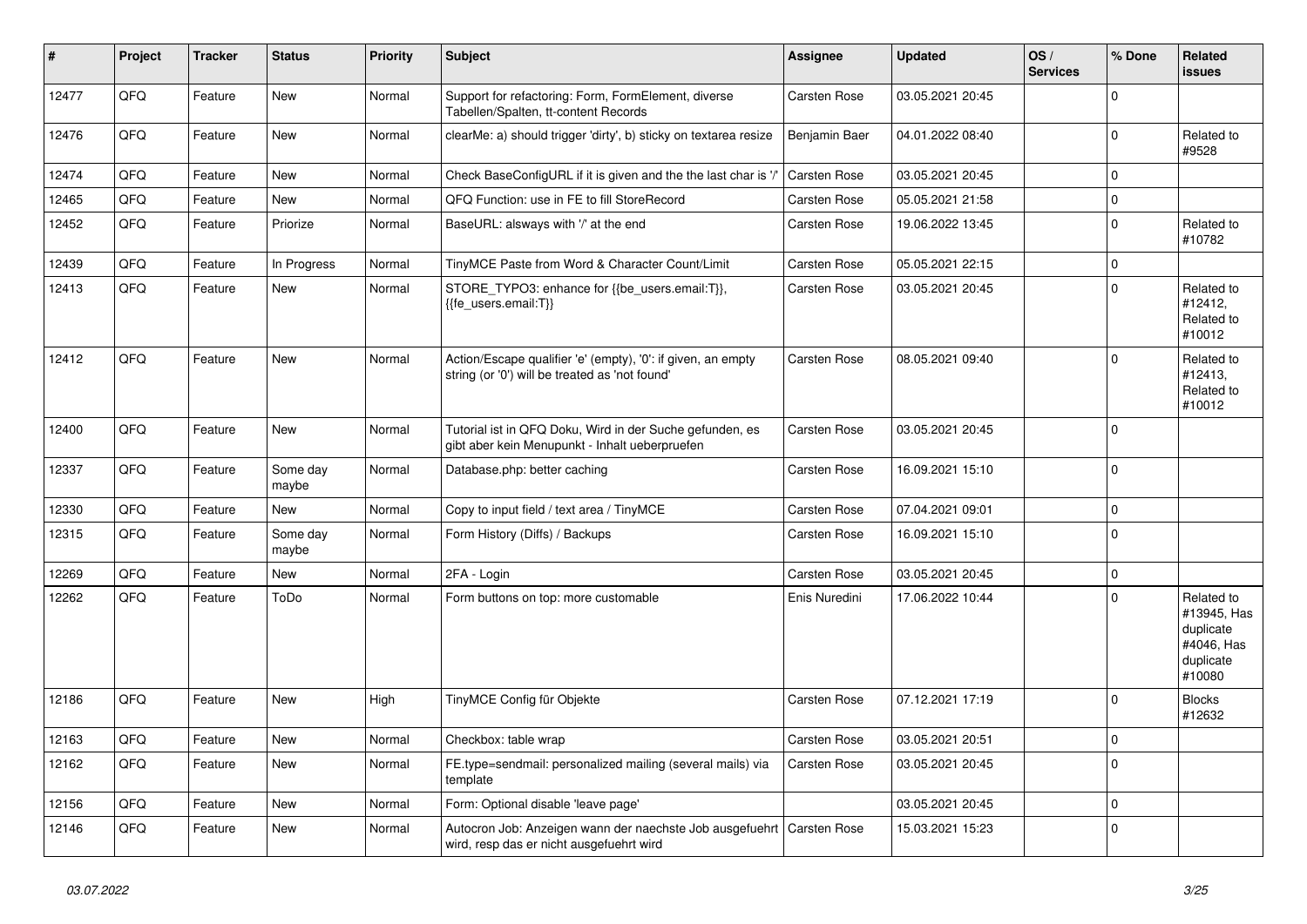| ∥ #   | <b>Project</b> | <b>Tracker</b> | <b>Status</b> | <b>Priority</b> | <b>Subject</b>                                                                                       | <b>Assignee</b>                                        | <b>Updated</b>   | OS/<br><b>Services</b> | % Done         | Related<br><b>issues</b>                      |                      |
|-------|----------------|----------------|---------------|-----------------|------------------------------------------------------------------------------------------------------|--------------------------------------------------------|------------------|------------------------|----------------|-----------------------------------------------|----------------------|
| 12135 | QFQ            | Feature        | New           | Normal          | Subrecord: Notiz                                                                                     |                                                        | 24.04.2021 16:58 |                        | 0              |                                               |                      |
| 12119 | QFQ            | Feature        | New           | Normal          | AS paged: error message missing if there ist no 'r' argument.                                        | Carsten Rose                                           | 03.05.2021 20:51 |                        | 0              |                                               |                      |
| 12109 | QFQ            | Feature        | New           | Normal          | Donwload Link: Plain, SIP, Persistent Link, Peristent SIP -<br>new notation                          | Carsten Rose                                           | 03.05.2021 20:45 |                        | 0              | Related to<br>#12085                          |                      |
| 12039 | QFQ            | Feature        | New           | Normal          | Missing htmlSpecialChar() in pre processing on form submit                                           |                                                        | 18.02.2021 00:09 |                        | $\Omega$       | Related to<br>#14320                          |                      |
| 12038 | QFQ            | Feature        | <b>New</b>    | Normal          | a) STORE_VAR: filenameOnlyStripUniq, b) SP:<br>QSTRIPUNIQ()                                          |                                                        | 17.02.2021 23:55 |                        | $\mathbf 0$    |                                               |                      |
| 12024 | QFQ            | Feature        | <b>New</b>    | Normal          | Excel Export: text columns by default decode<br>htmlspeciachar()                                     | Carsten Rose                                           | 17.02.2021 23:55 |                        | 0              | Related to<br>#12022                          |                      |
| 12023 | QFQ            | Feature        | New           | Normal          | MySQL Stored Precdure: QDECODESPECIALCHAR()                                                          | Carsten Rose                                           | 16.02.2021 11:16 |                        | 0              | Related to<br>#12022                          |                      |
| 11980 | QFQ            | Feature        | In Progress   | Normal          | protected verzeichnis MUSS geschützt werden                                                          | Carsten Rose                                           | 07.09.2021 13:30 |                        | 0              |                                               |                      |
| 11955 | QFQ            | Feature        | <b>New</b>    | Normal          | subrecord: new title option to set <th> attributes - e.g. to<br/>customize tablesorter options.</th> | attributes - e.g. to<br>customize tablesorter options. | Carsten Rose     | 03.05.2021 20:47       |                | $\Omega$                                      | Related to<br>#11775 |
| 11893 | QFQ            | Feature        | <b>New</b>    | High            | Broken SIP: a) only report one time, b) only report in main<br>column                                | Carsten Rose                                           | 12.05.2021 12:13 |                        | $\Omega$       | Related to<br>#12532.<br>Related to<br>#14187 |                      |
| 11892 | QFQ            | Feature        | New           | Normal          | tablesorter: columns with links are hard to order - new<br>qualifier 'Y: <ord>'</ord>                | Enis Nuredini                                          | 23.03.2022 09:22 |                        | $\overline{0}$ |                                               |                      |
| 11850 | QFQ            | Feature        | <b>New</b>    | Urgent          | Wizard Form: basierend auf einer Tabelle eine Form<br>anlegen.                                       |                                                        | 03.05.2021 21:12 |                        | 0              | Blocked by<br>#8082                           |                      |
| 11775 | QFQ            | Feature        | <b>New</b>    | Normal          | Subrecord Tooltip pro Feld                                                                           | Carsten Rose                                           | 18.12.2020 15:22 |                        | $\mathbf 0$    | Related to<br>#11955                          |                      |
| 11747 | QFQ            | Feature        | New           | Normal          | Maintenance Page with Redirect                                                                       | Carsten Rose                                           | 03.05.2021 20:47 |                        | 0              | Related to<br>#11741                          |                      |
| 11716 | QFQ            | Feature        | New           | Normal          | Form an beliebiger Stelle im Report anzeigen                                                         |                                                        | 09.12.2020 09:47 |                        | 0              |                                               |                      |
| 11702 | QFQ            | Feature        | New           | Normal          | HTML Special Char makes no sense for 'allbut' if '&' is<br>forbidden                                 | Carsten Rose                                           | 07.12.2021 16:35 |                        | 0              | Related to<br>#5112,<br>Related to<br>#14320  |                      |
| 11535 | QFQ            | Feature        | New           | Normal          | Ability to create SQL columns in frontend QFQ forms                                                  |                                                        | 17.11.2020 12:11 |                        | 0              |                                               |                      |
| 11534 | QFQ            | Feature        | New           | Normal          | Report: Action on selected rows - Table batchprocessing<br>feature                                   |                                                        | 18.11.2020 08:15 |                        | 0              |                                               |                      |
| 11523 | QFQ            | Feature        | New           | Normal          | Mit dynamic Update erkennen, ob Upload gemacht wurde                                                 | Carsten Rose                                           | 13.11.2020 15:07 |                        | $\Omega$       | Related to<br>#9533                           |                      |
| 11516 | QFQ            | Feature        | <b>New</b>    | Normal          | Multi Page Form (Previous/Next Buttons)                                                              | Carsten Rose                                           | 16.03.2021 17:52 |                        | $\Omega$       |                                               |                      |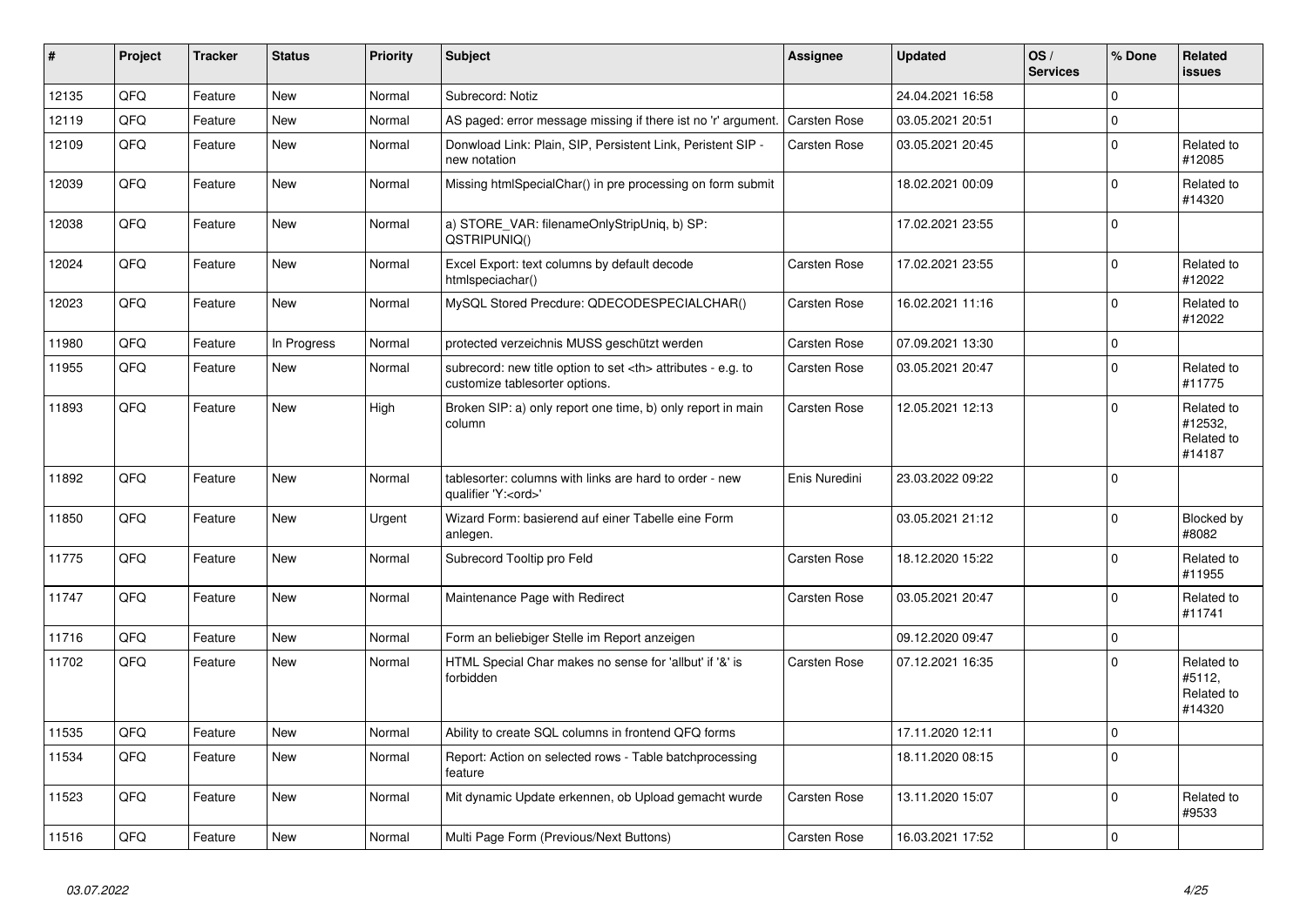| #     | Project | <b>Tracker</b> | <b>Status</b>     | <b>Priority</b> | Subject                                                                             | Assignee            | <b>Updated</b>   | OS/<br><b>Services</b> | % Done      | Related<br>issues                            |
|-------|---------|----------------|-------------------|-----------------|-------------------------------------------------------------------------------------|---------------------|------------------|------------------------|-------------|----------------------------------------------|
| 11504 | QFQ     | Feature        | New               | Normal          | Dynamic Update: Button text update for 'Save',' Close' &<br>'Delete'                | Carsten Rose        | 12.11.2020 23:44 |                        | $\mathbf 0$ |                                              |
| 11460 | QFQ     | Feature        | New               | Normal          | Easier creation of changelog: gitchangelog                                          | <b>Carsten Rose</b> | 12.06.2021 10:20 |                        | $\mathbf 0$ | Related to<br>#13467                         |
| 11323 | QFQ     | Feature        | Some day<br>maybe | Normal          | Report Frontend Editor Modal + Codemirror                                           | <b>Carsten Rose</b> | 16.09.2021 15:10 |                        | $\mathbf 0$ | Related to<br>#11036                         |
| 11322 | QFQ     | Feature        | Some day<br>maybe | Normal          | Form Element JSON - (multiline parameter field)                                     | <b>Carsten Rose</b> | 16.09.2021 15:10 |                        | 0           |                                              |
| 11320 | QFQ     | Feature        | Priorize          | Normal          | Typo3 Version 10 support                                                            | <b>Carsten Rose</b> | 05.05.2021 22:09 |                        | $\mathbf 0$ |                                              |
| 11217 | QFQ     | Feature        | Some day<br>maybe | Normal          | <b>Extend Script Functionality</b>                                                  | Carsten Rose        | 16.09.2021 15:10 |                        | 0           |                                              |
| 11080 | QFQ     | Feature        | New               | Normal          | Send MQTT messages                                                                  | Carsten Rose        | 29.08.2020 19:49 |                        | 0           |                                              |
| 11076 | QFQ     | Feature        | In Progress       | Normal          | SELECT  AS _websocket                                                               | <b>Carsten Rose</b> | 30.08.2020 17:49 |                        | 0           |                                              |
| 11036 | QFQ     | Feature        | Some day<br>maybe | Normal          | inline report editor permissions                                                    | Carsten Rose        | 16.09.2021 15:09 |                        | $\mathbf 0$ | Related to<br>#11323                         |
| 10996 | QFQ     | Feature        | New               | Normal          | Download video via sip: no seek                                                     | <b>Carsten Rose</b> | 12.08.2020 14:18 |                        | $\mathbf 0$ |                                              |
| 10979 | QFQ     | Feature        | New               | Normal          | Ajax Calls an API - dataReport                                                      | <b>Carsten Rose</b> | 11.05.2022 12:15 |                        | $\mathbf 0$ |                                              |
| 10976 | QFQ     | Feature        | New               | Normal          | Excel Export Verbesserungen                                                         | Carsten Rose        | 06.08.2020 10:56 |                        | 0           |                                              |
| 10874 | QFQ     | Feature        | New               | Normal          | Erstellen eines Foreign Keys in der Tabelle "FormElement"                           |                     | 13.07.2020 10:11 |                        | $\mathbf 0$ |                                              |
| 10819 | QFQ     | Feature        | New               | Normal          | Persistent SIP - second try                                                         | <b>Carsten Rose</b> | 29.06.2020 23:02 |                        | $\Omega$    | Related to<br>#6261                          |
| 10782 | QFQ     | Feature        | Feedback          | Normal          | Tiny MCE: Image Upload                                                              | Enis Nuredini       | 16.05.2022 23:16 |                        | $\mathbf 0$ | Related to<br>#12452                         |
| 10763 | QFQ     | Feature        | New               | Normal          | form accessed and submitted despite logout?                                         |                     | 16.06.2020 11:43 |                        | $\mathbf 0$ |                                              |
| 10745 | QFQ     | Feature        | Some day<br>maybe | Normal          | <b>Tablesorter Excel Export</b>                                                     | <b>Carsten Rose</b> | 16.09.2021 15:09 |                        | $\Omega$    |                                              |
| 10738 | QFQ     | Feature        | Some day<br>maybe | Normal          | CORS headers for external API requests                                              |                     | 10.06.2020 14:00 |                        | 0           |                                              |
| 10716 | QFQ     | Feature        | Some day<br>maybe | Normal          | Business Logic mit Externen Skripten                                                | <b>Carsten Rose</b> | 16.09.2021 15:10 |                        | $\mathbf 0$ | Related to<br>#10713,<br>Related to<br>#8217 |
| 10714 | QFQ     | Feature        | New               | Normal          | multi Table Form                                                                    | Carsten Rose        | 16.03.2021 18:44 |                        | 0           |                                              |
| 10593 | QFQ     | Feature        | New               | Normal          | label2: text behind input element                                                   | Carsten Rose        | 16.05.2020 10:57 |                        | 0           |                                              |
| 10569 | QFQ     | Feature        | Priorize          | Normal          | link _blank more safe                                                               | Enis Nuredini       | 25.03.2022 12:44 |                        | 0           |                                              |
| 10463 | QFQ     | Feature        | New               | Normal          | Report link: expliztes setzen von HTML Tags (Bedarf fuer<br>'data-selenium' & 'id') | Enis Nuredini       | 23.03.2022 09:23 |                        | 0           | Related to<br>#7648                          |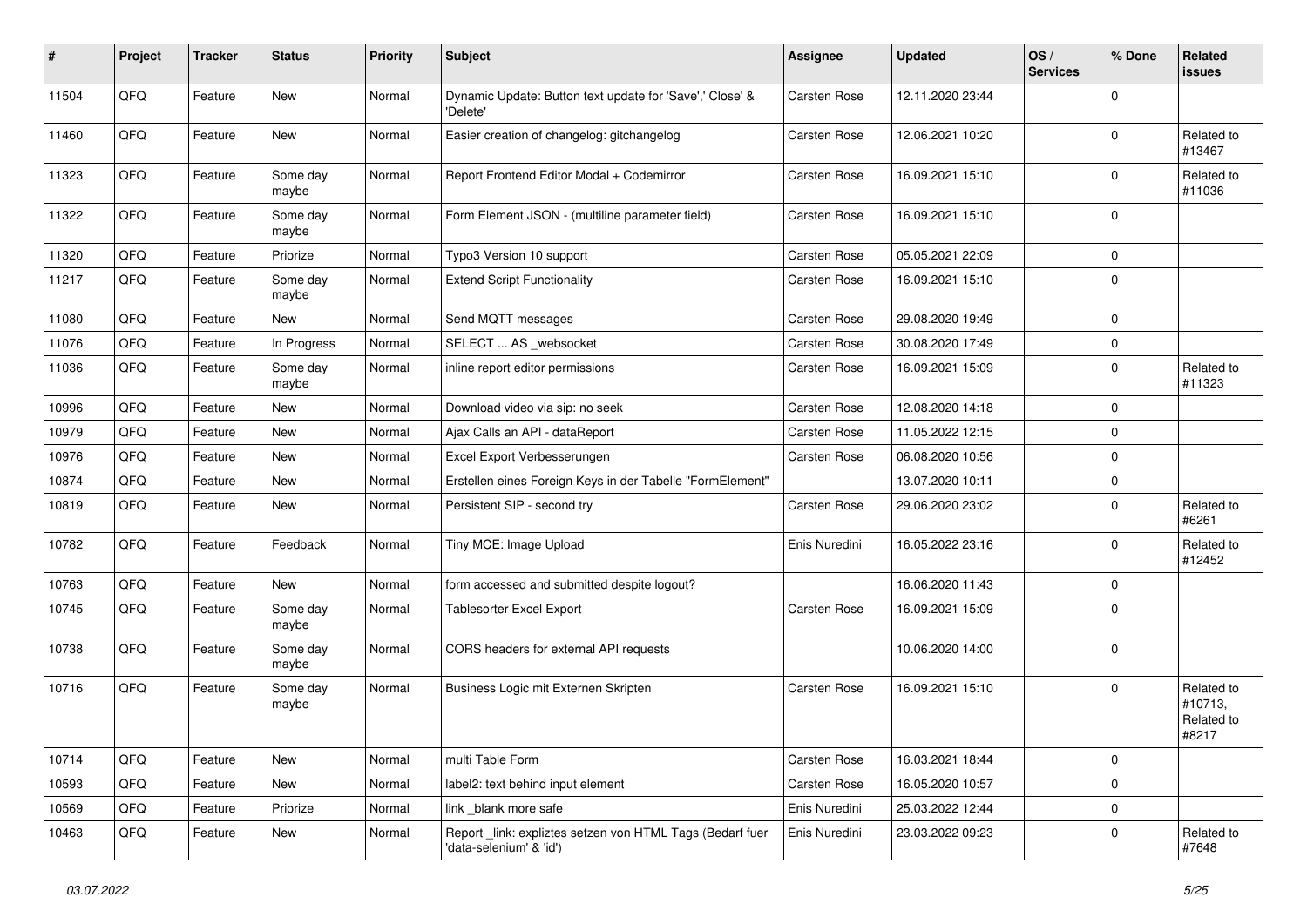| $\vert$ # | Project        | <b>Tracker</b> | <b>Status</b>     | <b>Priority</b> | <b>Subject</b>                                                                           | <b>Assignee</b> | <b>Updated</b>   | OS/<br><b>Services</b> | % Done         | Related<br>issues                                                      |
|-----------|----------------|----------------|-------------------|-----------------|------------------------------------------------------------------------------------------|-----------------|------------------|------------------------|----------------|------------------------------------------------------------------------|
| 10443     | QFQ            | Feature        | In Progress       | Normal          | Konzept_api / _live                                                                      | Carsten Rose    | 07.05.2020 09:39 |                        | $\mathbf 0$    |                                                                        |
| 10384     | QFQ            | Feature        | New               | Normal          | Parameter Exchange QFQ Instances                                                         |                 | 07.05.2020 09:38 |                        | $\mathbf 0$    |                                                                        |
| 10345     | QFQ            | Feature        | New               | Normal          | Templates - Patterns QFQ Style                                                           |                 | 03.05.2021 21:01 |                        | $\mathbf 0$    | Related to<br>#10713                                                   |
| 10124     | QFQ            | Feature        | Feedback          | Normal          | qfq AAI-Login                                                                            | Karin Niffeler  | 07.05.2020 09:36 |                        | $\pmb{0}$      |                                                                        |
| 10119     | QFQ            | Feature        | New               | Normal          | Dropdown (selectlist) & TypeAhead: format and catagorize<br>list                         | Carsten Rose    | 07.05.2020 09:36 |                        | $\mathbf 0$    |                                                                        |
| 10116     | QFQ            | Feature        | Some day<br>maybe | Normal          | TypeAhead: Tag - show inside 'input' element                                             | Carsten Rose    | 16.09.2021 15:09 |                        | $\mathbf 0$    |                                                                        |
| 10114     | QFQ            | Feature        | New               | High            | Symbol (Link): 'G:' (Glyphicon) replaced by 'i:' (icon)                                  |                 | 07.12.2021 17:19 |                        | $\mathbf 0$    | Related to<br>#3797,<br>Related to<br>#4194                            |
| 10095     | QFQ            | Feature        | Some day<br>maybe | Normal          | Generic Gitlab Integration into QFQ                                                      | Carsten Rose    | 16.09.2021 15:10 |                        | $\mathbf 0$    |                                                                        |
| 10080     | QFQ            | Feature        | New               | Normal          | Popup on 'save' / 'close': configure dialog (answer<br>yes/no/cancle/)                   | Carsten Rose    | 28.03.2021 20:52 |                        | $\mathbf 0$    | Is duplicate<br>of #12262                                              |
| 10015     | QFQ            | Feature        | Priorize          | Normal          | Monospace in Textarea                                                                    | Carsten Rose    | 03.02.2020 13:40 |                        | $\mathbf 0$    |                                                                        |
| 10014     | QFQ            | Feature        | New               | Normal          | Manual.rst: describe behaviour and process order of<br>fillStoreVar, slaveId, sqlBefore, | Carsten Rose    | 01.02.2020 22:31 |                        | $\mathbf 0$    |                                                                        |
| 10013     | QFQ            | Feature        | Some day<br>maybe | Normal          | FE.typ=editor: CodeMirror                                                                | Carsten Rose    | 08.06.2022 10:37 |                        | $\mathbf 0$    | Related to<br>#12611,<br>Related to<br>#12490,<br>Related to<br>#7732  |
| 10012     | QFQ            | Feature        | Priorize          | Normal          | redirectAllMailTo: {{beEmail:T}}                                                         | Carsten Rose    | 08.05.2021 09:54 |                        | $\mathbf 0$    | Related to<br>#12412,<br>Related to<br>#12413,<br>Related to<br>#10011 |
| 10011     | QFQ            | Feature        | Priorize          | Normal          | Offer new STORE_TYPO3 Variable 'beUser', 'beEmail'                                       | Carsten Rose    | 08.05.2021 09:51 |                        | $\mathbf 0$    | Related to<br>#10012,<br>Related to<br>#12511                          |
| 10005     | QFG            | Feature        | Priorize          | Normal          | Report / special column name:  AS _calendar                                              | Carsten Rose    | 03.06.2020 17:28 |                        | $\mathsf 0$    |                                                                        |
| 10003     | QFQ            | Feature        | Priorize          | Normal          | fieldset: stronger visualize group                                                       | Benjamin Baer   | 12.02.2020 08:13 |                        | $\mathsf 0$    |                                                                        |
| 9983      | QFQ            | Feature        | New               | Normal          | Report Notation: new keyword 'range'                                                     | Carsten Rose    | 01.02.2020 15:55 |                        | $\pmb{0}$      |                                                                        |
| 9968      | $\mathsf{QFQ}$ | Feature        | Priorize          | Normal          | Tooltip in Links for Developer                                                           | Carsten Rose    | 01.02.2020 23:17 |                        | $\overline{0}$ |                                                                        |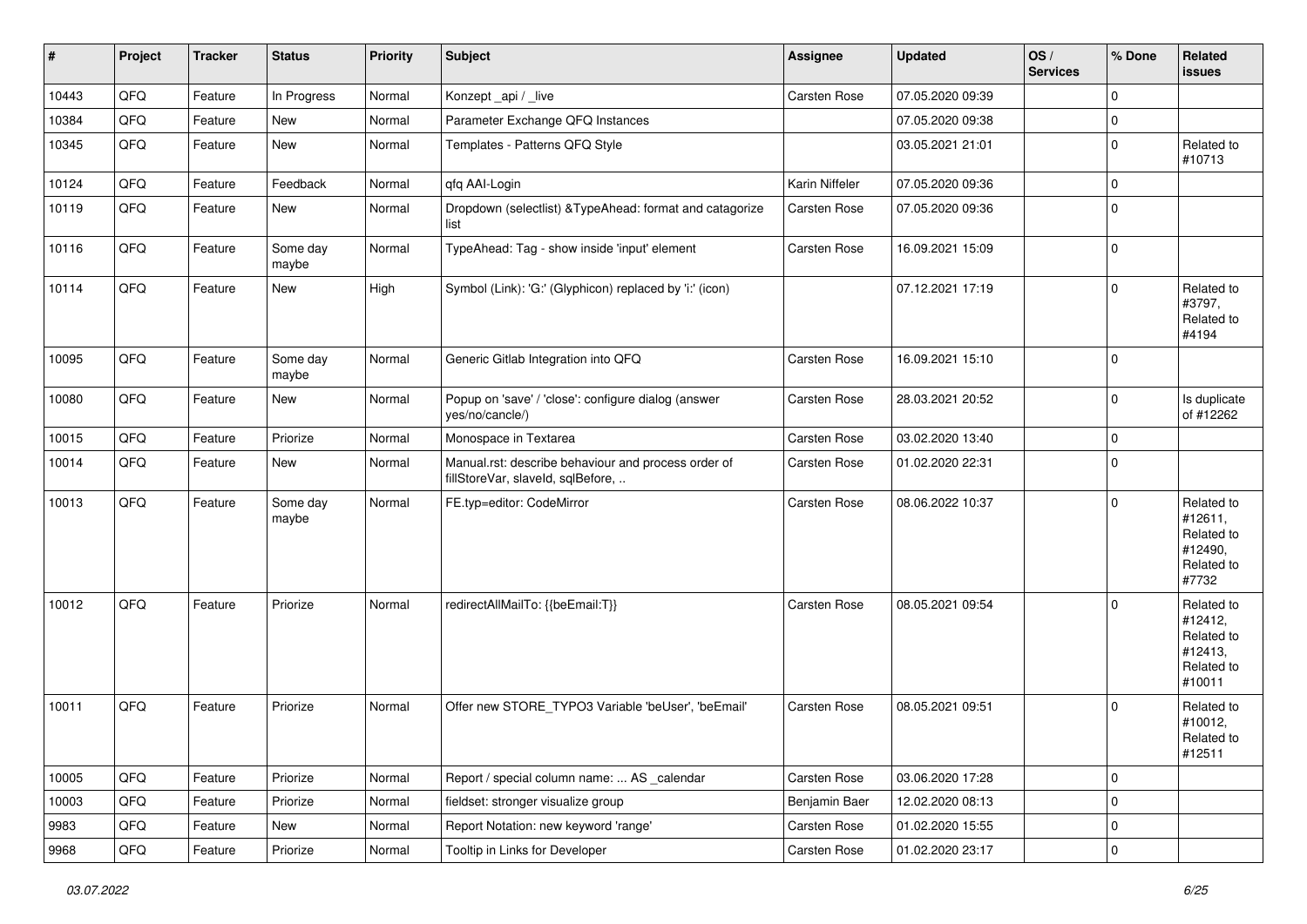| #    | Project | <b>Tracker</b> | <b>Status</b>     | <b>Priority</b> | <b>Subject</b>                                                                                                                        | Assignee            | <b>Updated</b>   | OS/<br><b>Services</b> | % Done      | Related<br>issues                                                    |
|------|---------|----------------|-------------------|-----------------|---------------------------------------------------------------------------------------------------------------------------------------|---------------------|------------------|------------------------|-------------|----------------------------------------------------------------------|
| 9928 | QFQ     | Feature        | Priorize          | Normal          | SpecialColumnName: a) Deprecated: ' AS "_+tag " ', b)<br>New: ' AS "_ <tag1><tag2>"'</tag2></tag1>                                    | <b>Carsten Rose</b> | 01.02.2020 23:17 |                        | $\Omega$    | Related to<br>#9929                                                  |
| 9927 | QFQ     | Feature        | New               | Normal          | QFQ Update: a) Update nur machen wenn BE User<br>eingeloggt ist., b) Bei Fehler genaue Meldung welcher<br>Updateschritt Probleme hat. | <b>Carsten Rose</b> | 22.01.2020 12:59 |                        | $\Omega$    |                                                                      |
| 9900 | QFQ     | Feature        | Priorize          | Normal          | Generic API Call: tt-content record >> JSON                                                                                           | <b>Carsten Rose</b> | 01.02.2020 10:13 |                        | $\Omega$    |                                                                      |
| 9853 | QFQ     | Feature        | New               | Normal          | Check das SQL / QFQ / Mail Logfile geschrieben wird                                                                                   |                     | 09.01.2020 11:15 |                        | $\Omega$    |                                                                      |
| 9811 | QFQ     | Feature        | New               | Normal          | Report: tag every n'th row                                                                                                            | Carsten Rose        | 01.02.2020 23:22 |                        | $\Omega$    |                                                                      |
| 9781 | QFQ     | Feature        | New               | Normal          | Button: CSS class to make buttons smaller                                                                                             | <b>Carsten Rose</b> | 01.02.2020 23:22 |                        | $\Omega$    |                                                                      |
| 9777 | QFQ     | Feature        | New               | Normal          | Logging QFQ Variables                                                                                                                 | <b>Carsten Rose</b> | 16.12.2019 17:17 |                        | $\mathbf 0$ |                                                                      |
| 9707 | QFQ     | Feature        | New               | Normal          | SIP security: encode pageld and check pageld on decode                                                                                | <b>Carsten Rose</b> | 01.02.2020 23:22 |                        | $\Omega$    |                                                                      |
| 9706 | QFQ     | Feature        | New               | Normal          | Multi File Upload (hidden template group)                                                                                             | <b>Carsten Rose</b> | 01.02.2020 23:22 |                        | $\Omega$    | Related to<br>#7521,<br>Related to<br>#5562,<br>Related to<br>#13330 |
| 9704 | QFQ     | Feature        | Some day<br>maybe | Normal          | Thumbnails Generieren beim Splitten von PDF Files                                                                                     | <b>Carsten Rose</b> | 11.12.2019 16:01 |                        | $\Omega$    |                                                                      |
| 9668 | QFQ     | Feature        | Priorize          | Normal          | Form.mode: rename 'hidden' to 'hide'                                                                                                  | <b>Carsten Rose</b> | 05.05.2021 22:14 |                        | $\Omega$    | Related to<br>#6437                                                  |
| 9602 | QFQ     | Feature        | New               | Normal          | Form definition as JSON                                                                                                               | <b>Carsten Rose</b> | 01.02.2020 23:21 |                        | $\Omega$    | Related to<br>#9600                                                  |
| 9579 | QFQ     | Feature        | Some day<br>maybe | Normal          | Multiform with Process Row                                                                                                            | <b>Carsten Rose</b> | 11.12.2019 16:01 |                        | $\Omega$    |                                                                      |
| 9548 | QFQ     | Feature        | Feedback          | High            | FormElement: Pattern mismatch - optional report only on<br>focus lost                                                                 | Benjamin Baer       | 03.05.2021 21:14 |                        | $\Omega$    |                                                                      |
| 9537 | QFQ     | Feature        | New               | Normal          | FormEditor: Edit fieldset in FrontEnd                                                                                                 | <b>Carsten Rose</b> | 01.02.2020 23:22 |                        | $\Omega$    |                                                                      |
| 9394 | QFQ     | Feature        | Priorize          | Normal          | REST: allow for non numerical ids in get requests                                                                                     | <b>Carsten Rose</b> | 05.05.2021 22:10 |                        | $\Omega$    |                                                                      |
| 9352 | QFQ     | Feature        | New               | Normal          | FE 'Native' fire slaveld, sqlAfter, sqlIns                                                                                            | Carsten Rose        | 01.02.2020 23:22 |                        | $\Omega$    |                                                                      |
| 9348 | QFQ     | Feature        | New               | Normal          | defaultThumbnailSize: pre render thumbnails                                                                                           | <b>Carsten Rose</b> | 12.06.2021 09:05 |                        | $\Omega$    |                                                                      |
| 9346 | QFQ     | Feature        | Priorize          | Normal          | beforeSave: check if an upload is given                                                                                               | <b>Carsten Rose</b> | 11.06.2021 21:18 |                        | $\mathbf 0$ |                                                                      |
| 9221 | QFQ     | Feature        | New               | Normal          | typeAhead: Zeichenlimite ausschalten                                                                                                  | Carsten Rose        | 29.06.2022 22:36 |                        | 0           |                                                                      |
| 9208 | QFQ     | Feature        | New               | Normal          | Manage 'recent' records                                                                                                               | Carsten Rose        | 01.02.2020 23:22 |                        | $\mathbf 0$ |                                                                      |
| 9136 | QFQ     | Feature        | New               | Normal          | Create ZIP files with dynamic PDFs                                                                                                    | Carsten Rose        | 01.02.2020 23:22 |                        | $\mathbf 0$ |                                                                      |
| 9135 | QFQ     | Feature        | Priorize          | Normal          | Progress Bar generic / replace old hourglass download<br>popup                                                                        | Benjamin Baer       | 03.01.2022 07:43 |                        | $\mathbf 0$ |                                                                      |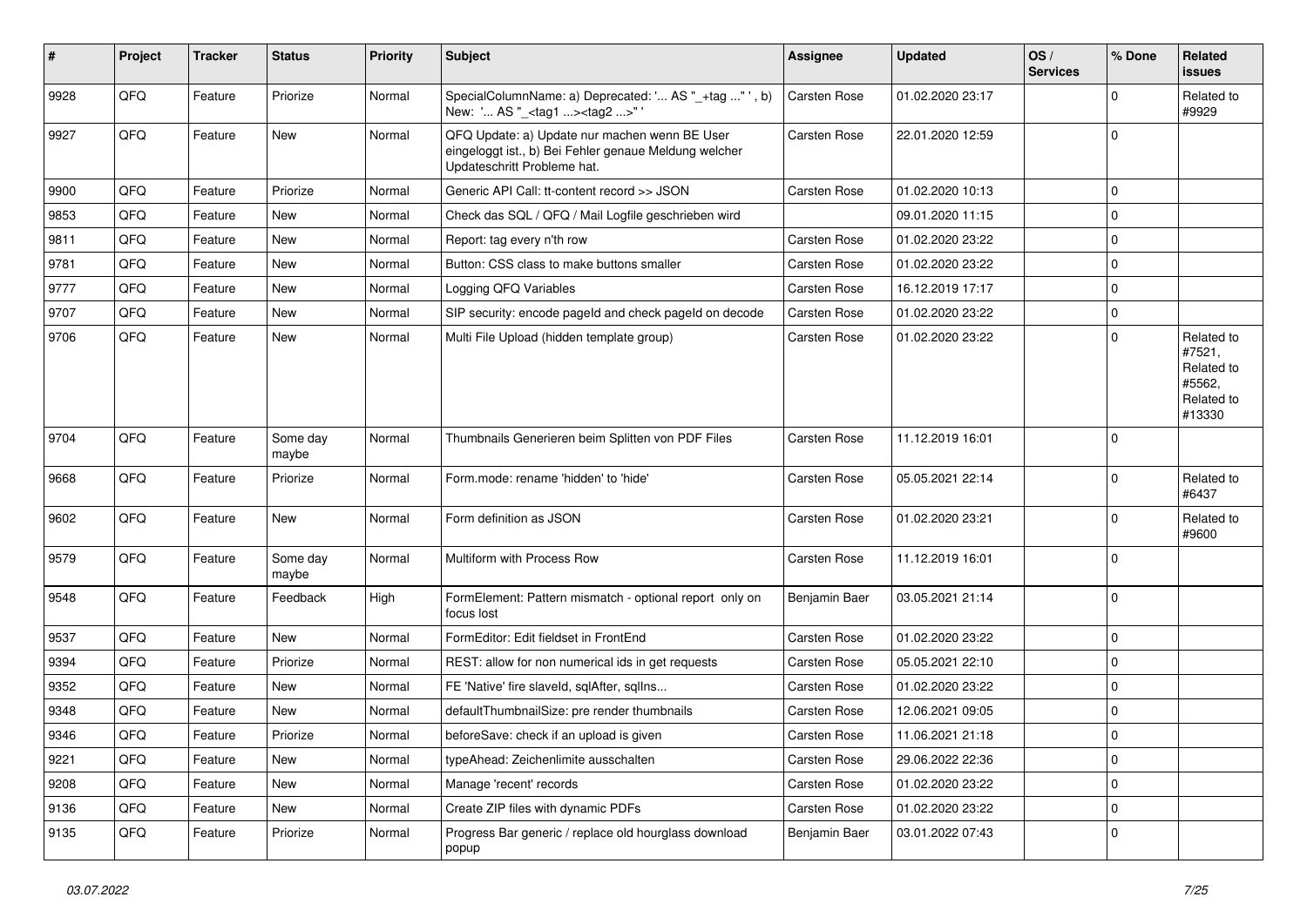| #    | Project | <b>Tracker</b> | <b>Status</b>     | <b>Priority</b> | <b>Subject</b>                                                                                         | <b>Assignee</b>     | <b>Updated</b>   | OS/<br><b>Services</b> | % Done         | Related<br>issues    |
|------|---------|----------------|-------------------|-----------------|--------------------------------------------------------------------------------------------------------|---------------------|------------------|------------------------|----------------|----------------------|
| 9130 | QFQ     | Feature        | Some day<br>maybe | Normal          | tablesorter: Automatic Row numbering / Zeilenummer                                                     | Benjamin Baer       | 01.02.2020 23:22 |                        | $\Omega$       |                      |
| 9129 | QFQ     | Feature        | New               | Normal          | sqlValidate: Message as notification, not as error                                                     | <b>Carsten Rose</b> | 01.02.2020 23:22 |                        | $\mathbf 0$    | Related to<br>#9128  |
| 9128 | QFQ     | Feature        | New               | Normal          | Error Message: not replaced variables- a) replace back to<br>$\langle \{ \}$ , b) underline            | Carsten Rose        | 01.02.2020 23:22 |                        | $\mathbf 0$    | Related to<br>#9129  |
| 9052 | QFQ     | Feature        | Feedback          | High            | Report: CodeMirror with SQL Syntax Highlight in FE                                                     | Enis Nuredini       | 08.06.2022 10:25 |                        | $\mathbf 0$    |                      |
| 8975 | QFQ     | Feature        | New               | Normal          | Report Notation: 2.0                                                                                   | <b>Carsten Rose</b> | 01.02.2020 23:22 |                        | $\mathbf 0$    | Related to<br>#8963  |
| 8963 | QFQ     | Feature        | Priorize          | Normal          | Setting values in a store: flexible way                                                                | <b>Carsten Rose</b> | 05.05.2021 22:10 |                        | $\mathbf 0$    | Related to<br>#8975  |
| 8962 | QFQ     | Feature        | New               | High            | allow for form fields with identical names                                                             | <b>Carsten Rose</b> | 03.05.2021 21:14 |                        | $\mathbf 0$    |                      |
| 8894 | QFQ     | Feature        | Some day<br>maybe | Normal          | Documentation Tags Usable in QFQ Application                                                           | Carsten Rose        | 11.12.2019 16:01 |                        | $\mathbf 0$    |                      |
| 8892 | QFQ     | Feature        | Some day<br>maybe | Normal          | Display and Edit SQL Comments in Form Editor                                                           | <b>Carsten Rose</b> | 11.12.2019 16:01 |                        | $\Omega$       |                      |
| 8806 | QFQ     | Feature        | New               | Normal          | SQL Function nl2br                                                                                     | <b>Carsten Rose</b> | 01.02.2020 23:22 |                        | $\Omega$       |                      |
| 8719 | QFQ     | Feature        | New               | Normal          | extraButtonLock: add support for 0/1                                                                   | <b>Carsten Rose</b> | 01.02.2020 23:22 |                        | $\mathbf 0$    |                      |
| 8702 | QFQ     | Feature        | New               | Normal          | Load Record which is locked: missing user info                                                         | <b>Carsten Rose</b> | 11.12.2019 16:16 |                        | $\mathbf 0$    | Related to<br>#9789  |
| 8586 | QFQ     | Feature        | Some day<br>maybe | Normal          | QFQ: Enhance Error message for 'record not found'                                                      | Carsten Rose        | 16.09.2021 15:10 |                        | $\mathbf 0$    |                      |
| 8585 | QFQ     | Feature        | Priorize          | Normal          | Enhance Error message for 'unknown form'                                                               | <b>Carsten Rose</b> | 01.02.2020 10:13 |                        | $\mathbf 0$    |                      |
| 8584 | QFQ     | Feature        | Priorize          | Normal          | FE 'Action' - never assign to Container (except Template<br>Group)                                     | Carsten Rose        | 01.02.2020 10:13 |                        | $\mathbf 0$    |                      |
| 8520 | QFQ     | Feature        | Some day<br>maybe | Normal          | Bring QFQ to Composer                                                                                  | Carsten Rose        | 16.09.2021 15:10 |                        | $\mathbf 0$    |                      |
| 8336 | QFQ     | Feature        | New               | Normal          | Form > modified > Close New: a) Optional disable popup, b)<br>custom text, c) mode on save: close stay | Carsten Rose        | 01.02.2020 23:22 |                        | $\mathbf 0$    | Related to<br>#8335  |
| 8277 | QFQ     | Feature        | Priorize          | Normal          | fe.parameter.default=                                                                                  | Carsten Rose        | 01.02.2020 23:17 |                        | $\Omega$       | Related to<br>#8113  |
| 8217 | QFQ     | Feature        | New               | Normal          | if-elseif-else construct                                                                               | Carsten Rose        | 16.03.2021 18:41 |                        | $\overline{0}$ | Related to<br>#10716 |
| 8204 | QFQ     | Feature        | Priorize          | High            | Position 'required mark'                                                                               | Carsten Rose        | 16.06.2021 13:44 |                        | $\mathbf 0$    |                      |
| 8187 | QFQ     | Feature        | New               | Normal          | Subrecord: enable/hide new button - make new/edit/delete<br>customizeable.                             | Carsten Rose        | 06.03.2021 18:44 |                        | $\mathbf 0$    | Related to<br>#11326 |
| 8101 | QFG     | Feature        | Some day<br>maybe | Normal          | Password hash: support further hashing methods                                                         | Carsten Rose        | 16.09.2021 15:10 |                        | $\mathbf 0$    |                      |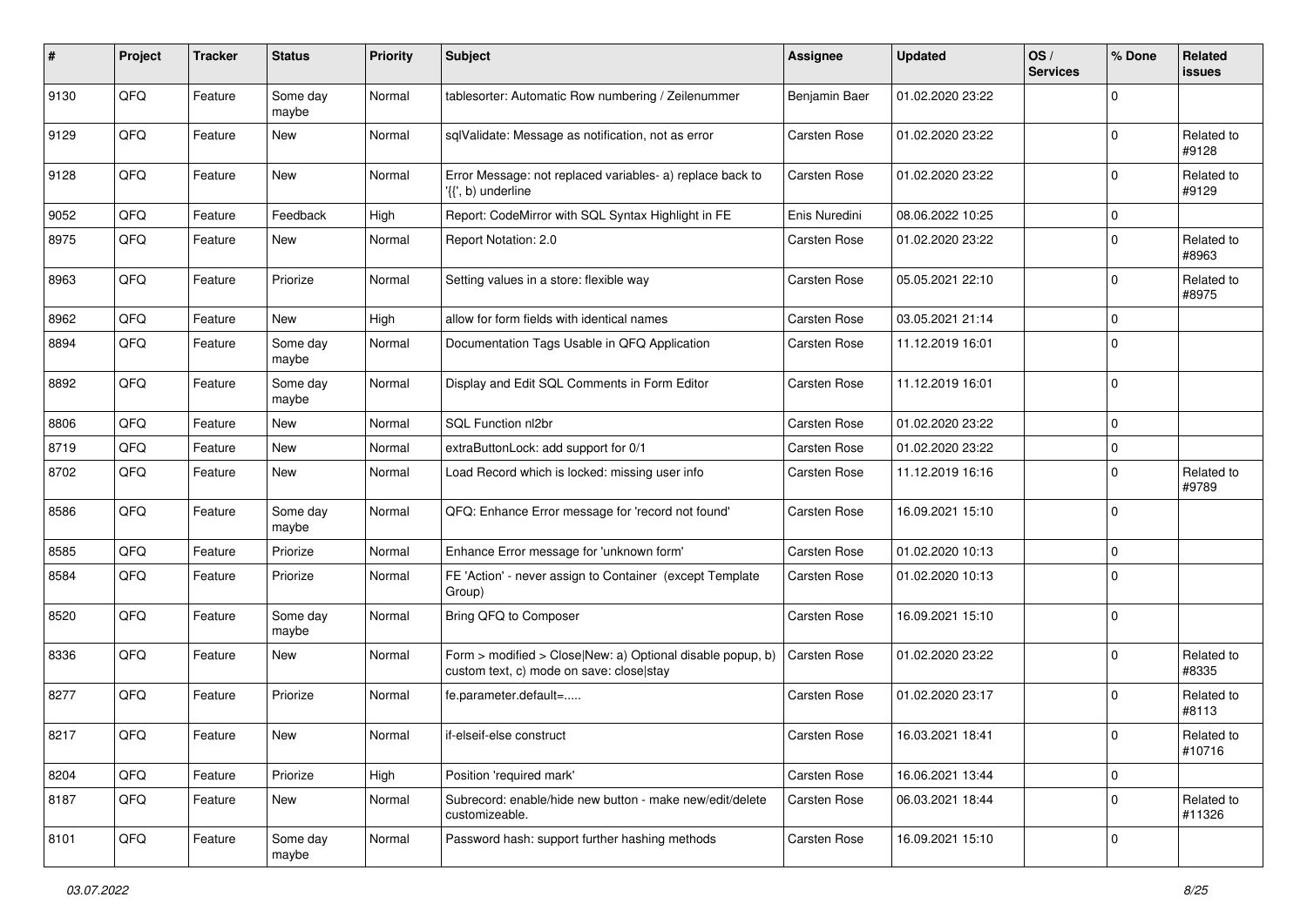| #    | Project | <b>Tracker</b> | <b>Status</b>     | <b>Priority</b> | <b>Subject</b>                                                          | Assignee            | <b>Updated</b>   | OS/<br><b>Services</b> | % Done      | Related<br>issues                                                      |
|------|---------|----------------|-------------------|-----------------|-------------------------------------------------------------------------|---------------------|------------------|------------------------|-------------|------------------------------------------------------------------------|
| 8089 | QFQ     | Feature        | New               | Normal          | Copy/Paste for FormElements                                             | <b>Carsten Rose</b> | 01.02.2020 23:22 |                        | $\mathbf 0$ |                                                                        |
| 8082 | QFQ     | Feature        | Priorize          | High            | Contact form without saving record                                      | Carsten Rose        | 07.12.2021 15:20 |                        | $\Omega$    | Related to<br>#8587,<br><b>Blocks</b><br>#11850                        |
| 8056 | QFQ     | Feature        | Some day<br>maybe | Normal          | Termin Organisation (Reservation)                                       |                     | 01.02.2020 23:19 |                        | $\Omega$    | Related to<br>#8658                                                    |
| 8044 | QFQ     | Feature        | Priorize          | Normal          | Transaction: a) Form, b) Report                                         | Carsten Rose        | 05.05.2021 22:14 |                        | $\Omega$    | Related to<br>#8043                                                    |
| 8034 | QFQ     | Feature        | Priorize          | Normal          | FormElement 'data': 22.22.2222 should not be accepted                   | <b>Carsten Rose</b> | 01.02.2020 10:13 |                        | 0           |                                                                        |
| 7965 | QFQ     | Feature        | Priorize          | Normal          | Input type 'text' with visual format - currency                         | Benjamin Baer       | 03.01.2022 07:45 |                        | $\Omega$    |                                                                        |
| 7924 | QFQ     | Feature        | New               | Normal          | Radio/Checkbox with Tooltip                                             | <b>Carsten Rose</b> | 01.02.2020 23:22 |                        | $\Omega$    |                                                                        |
| 7921 | QFQ     | Feature        | Some day<br>maybe | Normal          | Rest API Export: URL kuerzer machen                                     |                     | 01.02.2020 23:19 |                        | $\Omega$    |                                                                        |
| 7920 | QFQ     | Feature        | New               | Normal          | FE: Syntax Highlight, Zeinlenumbruch                                    | <b>Carsten Rose</b> | 01.02.2020 10:03 |                        | $\mathbf 0$ |                                                                        |
| 7850 | QFQ     | Feature        | New               | High            | Upload records: non 'pathFileName' column                               | Carsten Rose        | 03.05.2021 21:14 |                        | $\Omega$    |                                                                        |
| 7812 | QFQ     | Feature        | New               | Normal          | FE 'Subrecord' - new option 'subrecordShowFilter',<br>'subrecordPaging' | <b>Carsten Rose</b> | 01.02.2020 23:22 |                        | $\Omega$    |                                                                        |
| 7732 | QFQ     | Feature        | Some day<br>maybe | Normal          | Javascript: Lazy Loading der add on libs                                | Benjamin Baer       | 08.06.2022 10:38 |                        | $\Omega$    | Related to<br>#12611.<br>Related to<br>#12490,<br>Related to<br>#10013 |
| 7730 | QFQ     | Feature        | Priorize          | Normal          | SELECT Box: title in between                                            | Benjamin Baer       | 01.02.2020 23:22 |                        | $\Omega$    |                                                                        |
| 7683 | QFQ     | Feature        | New               | Normal          | Special column names in '{{ SELECT  AS _link }}' should<br>be detected  | <b>Carsten Rose</b> | 01.02.2020 23:21 |                        | $\Omega$    |                                                                        |
| 7681 | QFQ     | Feature        | New               | Normal          | Optional switch off 'check for modified record'                         | <b>Carsten Rose</b> | 01.02.2020 23:21 |                        | 0           |                                                                        |
| 7660 | QFQ     | Feature        | New               | Normal          | IMAP: import mails to DB, move / delete mails                           | <b>Carsten Rose</b> | 01.02.2020 09:52 |                        | $\mathbf 0$ |                                                                        |
| 7630 | QFQ     | Feature        | Priorize          | Normal          | detailed error message for simple upload                                | <b>Carsten Rose</b> | 01.02.2020 10:13 |                        | $\Omega$    |                                                                        |
| 7602 | QFQ     | Feature        | ToDo              | High            | Multi Select: with checkboxes                                           | Benjamin Baer       | 22.03.2022 09:07 |                        | $\Omega$    |                                                                        |
| 7522 | QFQ     | Feature        | Priorize          | Normal          | Inserting default index.html to folder (Avoid Apache<br>Indexing)       | Carsten Rose        | 01.02.2020 10:13 |                        | $\mathbf 0$ |                                                                        |
| 7521 | QFQ     | Feature        | New               | Normal          | TemplateGroup: fe.type=upload                                           | Carsten Rose        | 01.02.2020 23:21 |                        | $\Omega$    | Related to<br>#9706                                                    |
| 7520 | QFQ     | Feature        | New               | Normal          | QR Code:  AS _qr ( AS _link)                                            | Carsten Rose        | 01.02.2020 23:22 |                        | 0           |                                                                        |
| 7519 | QFQ     | Feature        | New               | Normal          | Select: Multi                                                           | <b>Carsten Rose</b> | 01.02.2020 23:22 |                        | 0           |                                                                        |
| 7481 | QFQ     | Feature        | New               | Normal          | Detect 'BaseUrl' automatically                                          | Carsten Rose        | 01.02.2020 23:21 |                        | $\mathbf 0$ |                                                                        |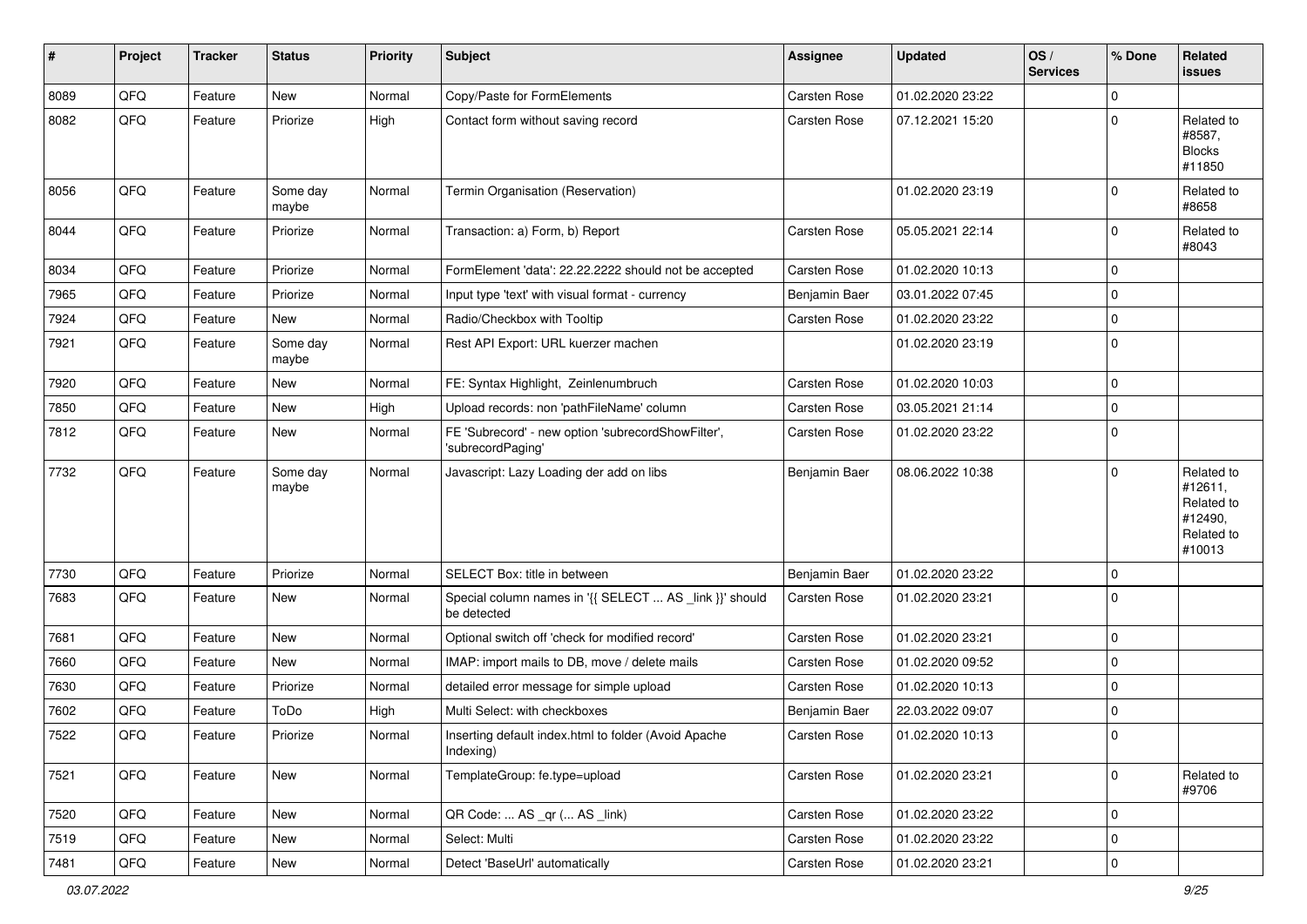| #    | Project | <b>Tracker</b> | <b>Status</b>     | <b>Priority</b> | <b>Subject</b>                                                                                 | Assignee            | <b>Updated</b>   | OS/<br><b>Services</b> | % Done      | Related<br><b>issues</b>   |
|------|---------|----------------|-------------------|-----------------|------------------------------------------------------------------------------------------------|---------------------|------------------|------------------------|-------------|----------------------------|
| 7480 | QFQ     | Feature        | <b>New</b>        | Normal          | Record History (Undo / Redo)                                                                   | <b>Carsten Rose</b> | 11.12.2019 16:16 |                        | $\Omega$    | Related to<br>#2361        |
| 7453 | QFQ     | Feature        | Some day<br>maybe | Normal          | import / export forms QFQ                                                                      | Carsten Rose        | 16.09.2021 15:10 |                        | $\mathbf 0$ |                            |
| 7452 | QFQ     | Feature        | Some day<br>maybe | Normal          | automate deployment new QFQ version                                                            | <b>Carsten Rose</b> | 16.09.2021 15:10 |                        | $\Omega$    |                            |
| 7342 | QFQ     | Feature        | New               | Normal          | add content = hide this                                                                        | Carsten Rose        | 01.02.2020 23:21 |                        | $\mathbf 0$ |                            |
| 7336 | QFQ     | Feature        | Some day<br>maybe | Normal          | PDF Upload: disallow PDFs with specific Meta information                                       | Carsten Rose        | 11.12.2019 16:01 |                        | $\Omega$    |                            |
| 7290 | QFQ     | Feature        | Priorize          | Normal          | FormEditor: title as textarea if LEN(title)>60                                                 | Carsten Rose        | 01.02.2020 10:13 |                        | $\Omega$    | <b>Blocked by</b><br>#7682 |
| 7280 | QFQ     | Feature        | New               | Normal          | recently used table                                                                            | <b>Carsten Rose</b> | 01.02.2020 23:21 |                        | $\mathbf 0$ |                            |
| 7278 | QFQ     | Feature        | Some day<br>maybe | Normal          | Form: Wert vordefinieren der immer gesetzt wird                                                |                     | 02.05.2021 09:27 |                        | $\Omega$    |                            |
| 7239 | QFQ     | Feature        | New               | Normal          | TinyMCE: html tag whitelist                                                                    | Carsten Rose        | 01.02.2020 23:21 |                        | $\mathbf 0$ | Related to<br>#14320       |
| 7229 | QFQ     | Feature        | Some day<br>maybe | Normal          | New FormElement.type: Button                                                                   |                     | 01.02.2021 12:32 |                        | $\Omega$    |                            |
| 7217 | QFQ     | Feature        | Priorize          | Normal          | Download: notice User if `_sip=?` is missing                                                   | <b>Carsten Rose</b> | 01.02.2020 10:13 |                        | $\Omega$    |                            |
| 7175 | QFQ     | Feature        | <b>New</b>        | Normal          | Upload: md5 hash as filename                                                                   | Carsten Rose        | 01.02.2020 23:21 |                        | $\Omega$    |                            |
| 7119 | QFQ     | Feature        | <b>New</b>        | Normal          | Upload: scaleDownWidth, scaleDownHeight                                                        | <b>Carsten Rose</b> | 01.02.2020 23:21 |                        | 0           |                            |
| 7109 | QFQ     | Feature        | New               | Normal          | Dynamic Updates: row/element hide                                                              | Carsten Rose        | 01.02.2020 23:22 |                        | $\mathbf 0$ | Has duplicate<br>#4081     |
| 7108 | QFQ     | Feature        | Some day<br>maybe | Normal          | <b>QFQ Wrap Elements</b>                                                                       |                     | 11.12.2019 16:01 |                        | $\Omega$    |                            |
| 7107 | QFQ     | Feature        | Some day<br>maybe | Normal          | Showcase Registration Tool: Anmeldung / Administration :<br>Liste Anmeldungen / Emaileinaldung | Carsten Rose        | 11.12.2019 16:01 |                        | $\Omega$    |                            |
| 7106 | QFQ     | Feature        | Some day<br>maybe | Normal          | Beispiel Nummerierung von Rows in Report                                                       |                     | 11.12.2019 16:01 |                        | $\Omega$    |                            |
| 7105 | QFQ     | Feature        | Some day<br>maybe | Normal          | Beispiel wie man in einer zweiten Tabelle speichert.                                           |                     | 11.12.2019 16:01 |                        | $\Omega$    |                            |
| 7104 | QFQ     | Feature        | Some day<br>maybe | Normal          | Manual: hint about escaping if '\r' appears in mail body                                       |                     | 11.12.2019 16:01 |                        | $\Omega$    |                            |
| 7102 | QFQ     | Feature        | <b>New</b>        | Normal          | Comment sign in report: '#' and '--'                                                           | Carsten Rose        | 01.02.2020 23:21 |                        | $\mathbf 0$ |                            |
| 7100 | QFQ     | Feature        | Some day<br>maybe | Normal          | Download: log access, max downloads, time limit                                                |                     | 01.02.2020 23:19 |                        | $\mathbf 0$ |                            |
| 7099 | QFQ     | Feature        | <b>New</b>        | Normal          | Redesign FormEditor                                                                            | Carsten Rose        | 01.02.2020 23:21 |                        | $\mathbf 0$ |                            |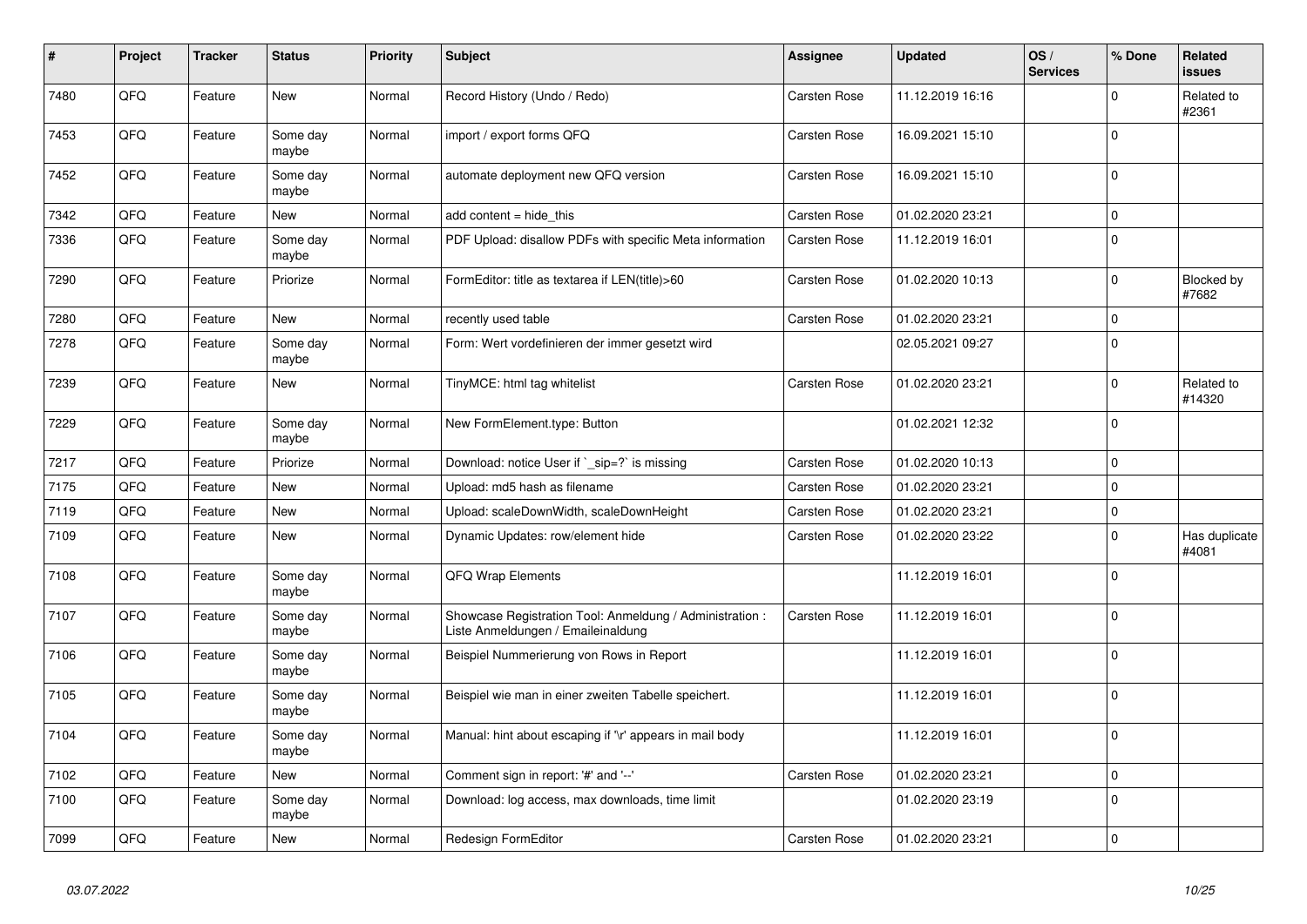| #    | Project | <b>Tracker</b> | <b>Status</b>     | <b>Priority</b> | <b>Subject</b>                                                                                                             | Assignee            | <b>Updated</b>   | OS/<br><b>Services</b> | % Done           | Related<br>issues                           |
|------|---------|----------------|-------------------|-----------------|----------------------------------------------------------------------------------------------------------------------------|---------------------|------------------|------------------------|------------------|---------------------------------------------|
| 6998 | QFQ     | Feature        | Priorize          | Normal          | Form: with debug=on show column information as tooltip of<br>column label                                                  | <b>Carsten Rose</b> | 01.02.2020 10:13 |                        | $\Omega$         |                                             |
| 6992 | QFQ     | Feature        | Some day<br>maybe | Normal          | DB exception: Syntax Highlight                                                                                             |                     | 11.12.2019 16:01 |                        | $\Omega$         | Related to<br>#5450                         |
| 6972 | QFQ     | Feature        | Some day<br>maybe | Normal          | Fabric Clipboard / cross browser tab                                                                                       | Benjamin Baer       | 01.02.2020 23:21 |                        | $\Omega$         |                                             |
| 6970 | QFQ     | Feature        | Some day<br>maybe | Normal          | tablesorter: default fuer 'sortReset' aendern von 'Ctrl' zu 'Alt'                                                          | Benjamin Baer       | 01.02.2020 23:21 |                        | $\Omega$         |                                             |
| 6870 | QFQ     | Feature        | Priorize          | Normal          | Click on '_link' triggers an API call                                                                                      | Benjamin Baer       | 03.01.2022 08:25 |                        | $\Omega$         |                                             |
| 6855 | QFQ     | Feature        | New               | Normal          | With {{feUser:U}}!={{feUser:T}}: Save / Delete: only possible<br>with {{feUserSave:U}}='yes' and '{{feUserDelete:U}}='yes' | <b>Carsten Rose</b> | 01.02.2020 23:21 |                        | $\Omega$         |                                             |
| 6801 | QFQ     | Feature        | Priorize          | Normal          | Fabric: Maximize / FullIscreen                                                                                             | Benjamin Baer       | 21.03.2022 09:56 |                        | $\Omega$         |                                             |
| 6765 | QFQ     | Feature        | New               | Normal          | Moeglichkeit via QFQ eigene Logs zu schreiben                                                                              | Carsten Rose        | 01.02.2020 23:21 |                        | $\Omega$         |                                             |
| 6723 | QFQ     | Feature        | New               | Normal          | Report QFQ Installation and Version                                                                                        | <b>Carsten Rose</b> | 12.06.2021 09:07 |                        | $\Omega$         |                                             |
| 6715 | QFQ     | Feature        | Some day<br>maybe | Normal          | Code-Refactoring: dbArray vereinheitlichen                                                                                 | <b>Carsten Rose</b> | 11.12.2019 16:02 |                        | $\Omega$         |                                             |
| 6704 | QFQ     | Feature        | Some day<br>maybe | Normal          | Upload Mode: Bilder in Notizen rechts sollen aktuellen<br>Upload repräsentieren.                                           |                     | 01.02.2020 23:19 |                        | $\Omega$         | Related to<br>#3264                         |
| 6602 | QFQ     | Feature        | New               | Normal          | Formlet: in Report auf Mausklick ein mini-form oeffnen                                                                     | <b>Carsten Rose</b> | 11.12.2019 16:16 |                        | $\Omega$         |                                             |
| 6594 | QFQ     | Feature        | New               | Normal          | Excel: on download, check if there is a valid sip                                                                          | Carsten Rose        | 01.02.2020 23:21 |                        | $\Omega$         |                                             |
| 6515 | QFQ     | Feature        | Some day<br>maybe | Normal          | Formular: Felder dynamisch ein/ausblenden                                                                                  |                     | 11.12.2019 16:02 |                        | $\Omega$         |                                             |
| 6437 | QFQ     | Feature        | <b>New</b>        | Normal          | Neuer Mode Button bei FormElementen                                                                                        | <b>Carsten Rose</b> | 01.02.2020 23:21 |                        | $\Omega$         | Related to<br>#9668.<br>Blocked by<br>#9678 |
| 6299 | QFQ     | Feature        | Some day<br>maybe | Normal          | Attack detection: log table with invalid SIP access                                                                        |                     | 11.12.2019 16:02 |                        | $\Omega$         | Related to<br>#3947                         |
| 6292 | QFQ     | Feature        | New               | Normal          | Download: File speichern mit Hash aber original Filename in<br>der Datenbank vermerken fuer Downloads                      | Carsten Rose        | 01.02.2020 23:21 |                        | $\Omega$         |                                             |
| 6289 | QFQ     | Feature        | New               | Normal          | Form: Log                                                                                                                  | <b>Carsten Rose</b> | 01.02.2020 23:21 |                        | $\Omega$         |                                             |
| 6288 | QFQ     | Feature        | Some day<br>maybe | Normal          | Best Practice: Erklaeren wie man ein Formular ganz in<br>'weiss' erstellen kann                                            |                     | 11.12.2019 16:02 |                        | $\mathbf 0$      |                                             |
| 6261 | QFQ     | Feature        | New               | Normal          | Persistent SIP                                                                                                             | Carsten Rose        | 12.06.2021 09:07 |                        | $\Omega$         | Related to<br>#10819                        |
| 6250 | QFQ     | Feature        | In Progress       | Normal          | Enhance layout: a) Subrecord, b) Subrecord-Title                                                                           | Carsten Rose        | 01.02.2020 23:22 |                        | 0                | Related to<br>#5391                         |
| 6224 | QFG     | Feature        | Priorize          | Normal          | Dynamic update: fade in/out fields                                                                                         | Benjamin Baer       | 21.03.2022 09:50 |                        | $\boldsymbol{0}$ |                                             |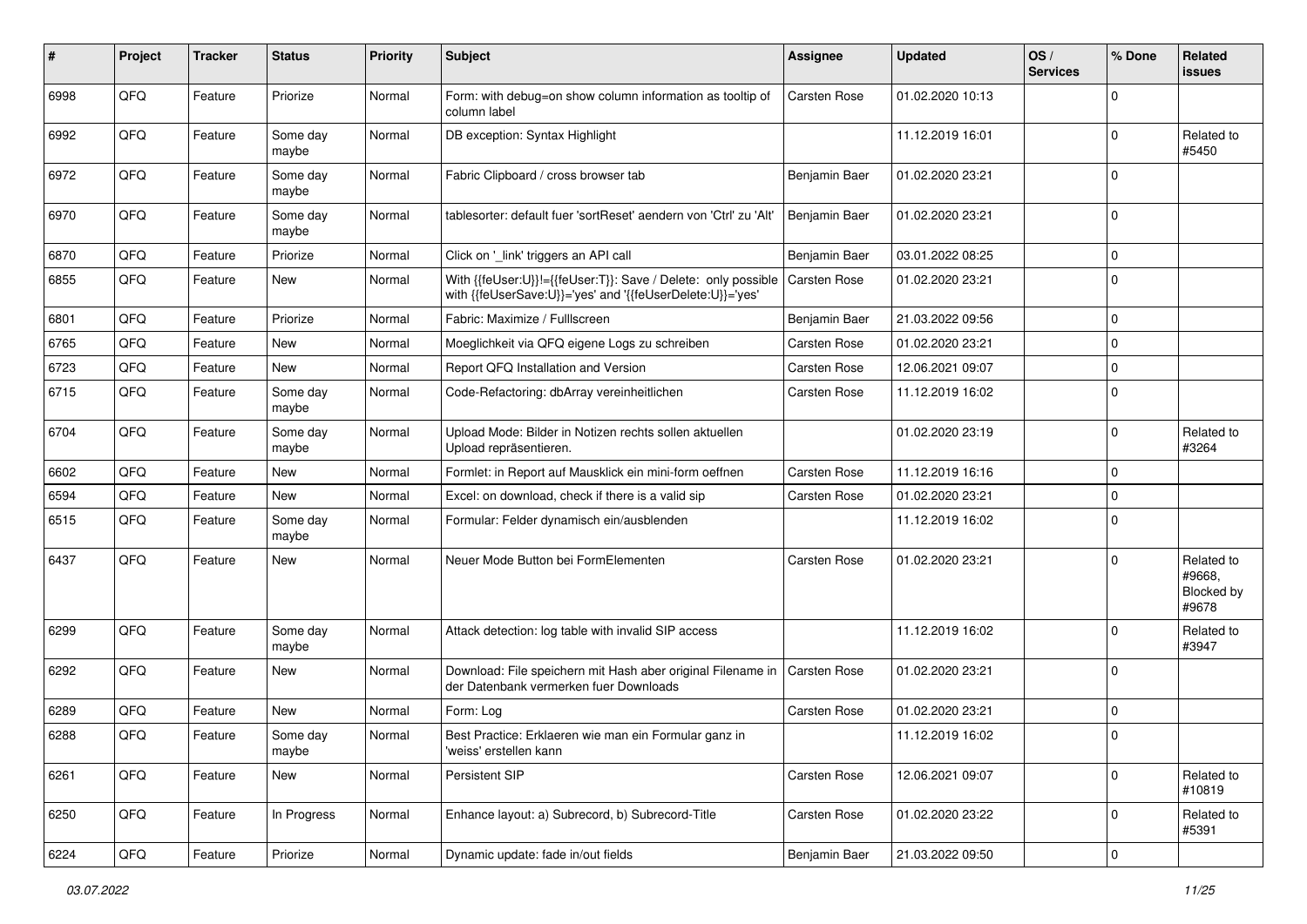| #    | Project | <b>Tracker</b> | <b>Status</b>     | <b>Priority</b> | <b>Subject</b>                                                                    | Assignee            | <b>Updated</b>   | OS/<br><b>Services</b> | % Done      | Related<br><b>issues</b>                    |
|------|---------|----------------|-------------------|-----------------|-----------------------------------------------------------------------------------|---------------------|------------------|------------------------|-------------|---------------------------------------------|
| 6084 | QFQ     | Feature        | Some day<br>maybe | Normal          | New escape type: 'D' - convert date                                               |                     | 01.02.2020 23:19 |                        | $\Omega$    |                                             |
| 6083 | QFQ     | Feature        | Some day<br>maybe | Normal          | Dynamic Update: Value Check via SQL                                               |                     | 11.12.2019 16:02 |                        | $\mathbf 0$ |                                             |
| 5983 | QFQ     | Feature        | Some day<br>maybe | Normal          | Form Submit (save & update): normalize date/-time FE                              | <b>Carsten Rose</b> | 01.02.2020 23:19 |                        | $\Omega$    |                                             |
| 5942 | QFQ     | Feature        | Priorize          | Normal          | 'L' and 'type': append to links, generate via '_link' by using<br>'u.' .          | Carsten Rose        | 01.02.2020 10:13 |                        | $\Omega$    |                                             |
| 5923 | QFQ     | Feature        | Some day<br>maybe | Normal          | fillStoreSystemBySqlLate                                                          |                     | 01.02.2020 23:19 |                        | $\Omega$    |                                             |
| 5895 | QFQ     | Feature        | Some day<br>maybe | Normal          | Tutorial: List of all QFQ Features                                                |                     | 01.02.2020 23:19 |                        | $\mathbf 0$ |                                             |
| 5894 | QFQ     | Feature        | Feedback          | Normal          | Typeahead in Report: show/hide rows dynamically                                   | <b>Carsten Rose</b> | 18.02.2022 08:50 |                        | $\mathbf 0$ | Related to<br>#5893,<br>Related to<br>#5885 |
| 5893 | QFQ     | Feature        | Some day<br>maybe | Normal          | Edit on double-click                                                              |                     | 01.02.2020 23:19 |                        | $\mathbf 0$ | Related to<br>#5894                         |
| 5892 | QFQ     | Feature        | Some day<br>maybe | Normal          | QFQ should use T3 API to manipulate FE GROUP<br>membership                        |                     | 01.02.2020 23:20 |                        | $\Omega$    |                                             |
| 5852 | QFQ     | Feature        | Some day<br>maybe | Normal          | Logging: mail.log / sql.log - im FE anzeigen und via AJAX<br>aktualisieren        | <b>Carsten Rose</b> | 01.02.2020 23:19 |                        | $\Omega$    | Related to<br>#5885                         |
| 5851 | QFQ     | Feature        | Some day<br>maybe | Normal          | Queue System implementieren: MQTT, RabbitMQ                                       |                     | 01.02.2020 23:20 |                        | $\Omega$    | Related to<br>#5715                         |
| 5850 | QFQ     | Feature        | Some day<br>maybe | Normal          | Deployment: In QFQ Doc best practice fuer zeitgemaesses<br>Deployment beschreiben |                     | 01.02.2020 23:20 |                        | $\Omega$    |                                             |
| 5805 | QFQ     | Feature        | Some day<br>maybe | Normal          | TypeAHead SQL value instead of key stored                                         |                     | 01.02.2020 23:19 |                        | $\mathbf 0$ | Related to<br>#5444                         |
| 5783 | QFQ     | Feature        | Some day<br>maybe | Normal          | <b>BPMN View/Edit</b>                                                             |                     | 11.12.2019 16:02 |                        | $\Omega$    |                                             |
| 5782 | QFQ     | Feature        | New               | Normal          | NextCloud API                                                                     | Carsten Rose        | 01.02.2020 10:02 |                        | $\mathbf 0$ |                                             |
| 5715 | QFQ     | Feature        | New               | High            | PDF Caching                                                                       | <b>Carsten Rose</b> | 03.05.2021 21:14 |                        | $\Omega$    | Related to<br>#5851,<br>Related to<br>#6357 |
| 5695 | QFQ     | Feature        | In Progress       | Normal          | Multiform                                                                         | Carsten Rose        | 02.01.2021 18:38 |                        | $\mathbf 0$ |                                             |
| 5665 | QFQ     | Feature        | Some day<br>maybe | Normal          | Versuch das '{{!' nicht mehr noetig ist.                                          | Carsten Rose        | 01.02.2020 23:20 |                        | $\Omega$    | Related to<br>#7432,<br>Related to<br>#7434 |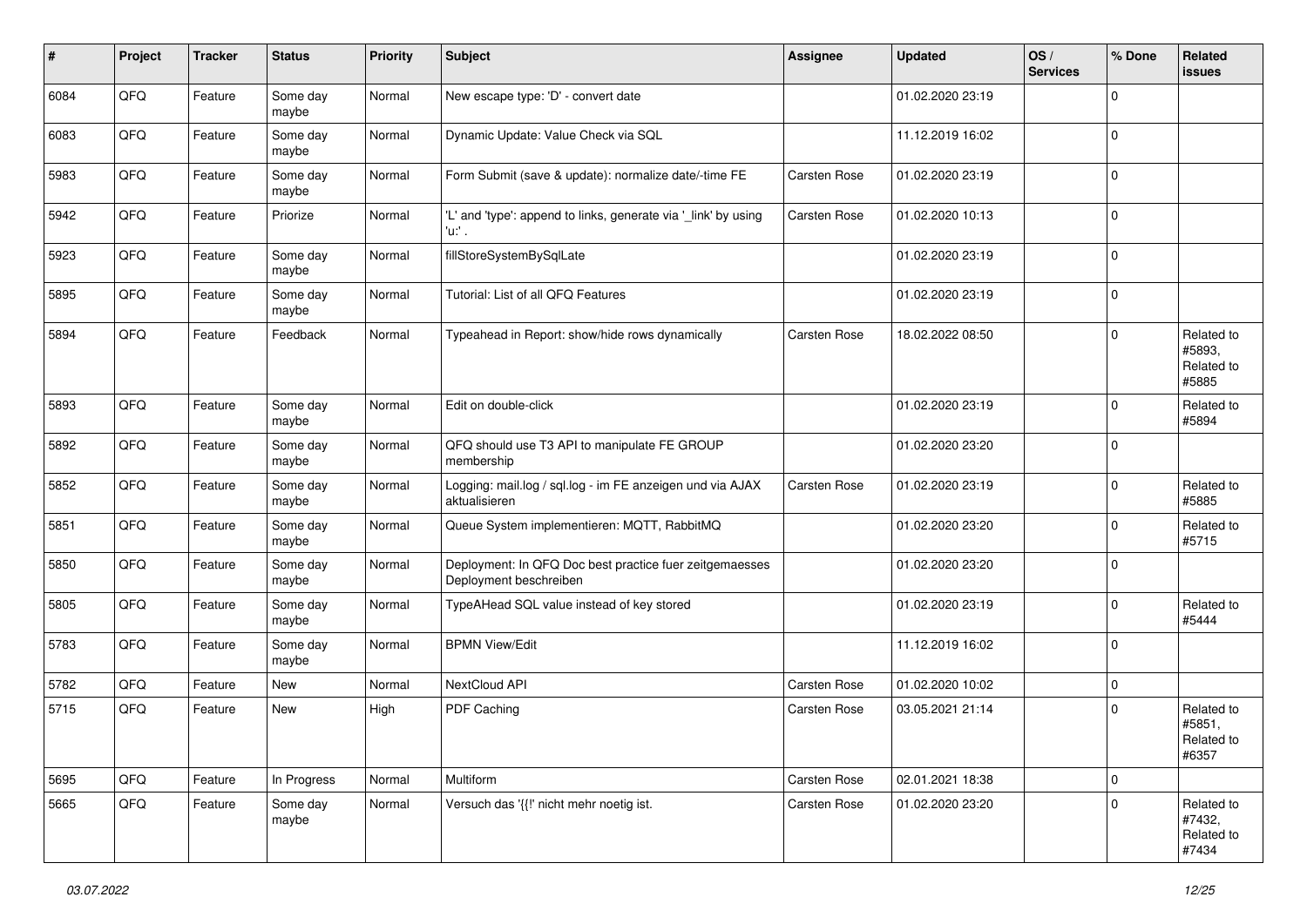| #    | Project | <b>Tracker</b> | <b>Status</b>     | <b>Priority</b> | <b>Subject</b>                                                                                     | <b>Assignee</b>     | <b>Updated</b>   | OS/<br><b>Services</b> | % Done      | Related<br><b>issues</b> |
|------|---------|----------------|-------------------|-----------------|----------------------------------------------------------------------------------------------------|---------------------|------------------|------------------------|-------------|--------------------------|
| 5579 | QFQ     | Feature        | Some day<br>maybe | Normal          | Enhance Doc / Presentation: variable type 'link column type'                                       | <b>Carsten Rose</b> | 01.02.2020 23:19 |                        | $\Omega$    |                          |
| 5562 | QFQ     | Feature        | Priorize          | Normal          | Drag'n'Drop fuer Uploads                                                                           | Benjamin Baer       | 21.03.2022 09:52 |                        | $\Omega$    | Related to<br>#9706      |
| 5548 | QFQ     | Feature        | Some day<br>maybe | Normal          | 801 Textfiles/Scriptfiles als Thumbnail                                                            | <b>Carsten Rose</b> | 07.03.2022 16:26 |                        | $\Omega$    |                          |
| 5480 | QFQ     | Feature        | Some day<br>maybe | Normal          | QFQ: Dokumentation mit Screenshots versehen                                                        | <b>Carsten Rose</b> | 01.02.2020 23:20 |                        | $\Omega$    | Related to<br>#9879      |
| 5455 | QFQ     | Feature        | Some day<br>maybe | Normal          | Mail Redirects grld abhaengig                                                                      |                     | 01.02.2020 23:20 |                        | $\Omega$    |                          |
| 5452 | QFQ     | Feature        | Some day<br>maybe | Normal          | Thumbnails from PDF: bad quality                                                                   |                     | 01.02.2020 23:20 |                        | $\Omega$    |                          |
| 5428 | QFQ     | Feature        | Some day<br>maybe | Normal          | secure thumbnail: late render on access.                                                           | <b>Carsten Rose</b> | 01.02.2020 23:20 |                        | $\mathbf 0$ |                          |
| 5389 | QFQ     | Feature        | Some day<br>maybe | Normal          | QFQ Design: Multline label / note                                                                  | Benjamin Baer       | 01.02.2020 23:19 |                        | $\Omega$    |                          |
| 5366 | QFQ     | Feature        | Priorize          | Normal          | Saving with keyboard shortcuts                                                                     | Benjamin Baer       | 21.03.2022 09:47 |                        | $\Omega$    |                          |
| 5345 | QFQ     | Feature        | New               | Normal          | Report: UPDATE / INSERT / DELETE statements should<br>trigger subqueries, depending on the result. | <b>Carsten Rose</b> | 27.05.2020 16:11 |                        | $\Omega$    |                          |
| 5342 | QFQ     | Feature        | Some day<br>maybe | Normal          | link - with HTML Attributes                                                                        |                     | 01.02.2020 23:20 |                        | $\Omega$    | Related to<br>#14077     |
| 5160 | QFQ     | Feature        | Some day<br>maybe | Normal          | QFQ collaborative / together.js, ShareJS, y-js, collaborative,                                     |                     | 11.12.2019 16:02 |                        | $\mathbf 0$ |                          |
| 5132 | QFQ     | Feature        | Some day<br>maybe | Normal          | Error Message sendmail missing attachment: more details                                            | <b>Carsten Rose</b> | 01.02.2020 23:19 |                        | $\Omega$    |                          |
| 5131 | QFQ     | Feature        | New               | Normal          | Activate Spin Gear ('wait/busy' indicator) via LINK attribute                                      | Carsten Rose        | 01.02.2020 23:21 |                        | $\mathbf 0$ |                          |
| 5129 | QFQ     | Feature        | Some day<br>maybe | Normal          | Reports: SQL fuer x Achse und y Achse                                                              |                     | 11.12.2019 16:02 |                        | $\Omega$    |                          |
| 5024 | QFQ     | Feature        | Some day<br>maybe | Normal          | Fabric: Generate PDF with edits                                                                    | Benjamin Baer       | 01.02.2020 23:20 |                        | $\Omega$    | Related to<br>#10704     |
| 4974 | QFQ     | Feature        | Some day<br>maybe | Normal          | Long polling - inform all listening clients of changes                                             |                     | 11.12.2019 16:02 |                        | $\Omega$    |                          |
| 4956 | QFQ     | Feature        | Some day<br>maybe | Normal          | Sendmail: Benutzerdefinierte Headers                                                               | Carsten Rose        | 11.12.2019 16:02 |                        | $\Omega$    |                          |
| 4872 | QFQ     | Feature        | Some day<br>maybe | Normal          | Fields of Typo3 page available in STORE TYPO3                                                      | <b>Carsten Rose</b> | 01.02.2020 23:19 |                        | $\Omega$    |                          |
| 4869 | QFQ     | Feature        | Some day<br>maybe | Normal          | Dynamic Update (show, hide, readonly?, required?) for<br><b>Template Group Elements</b>            | <b>Carsten Rose</b> | 01.02.2020 23:19 |                        | $\Omega$    | Related to<br>#4865      |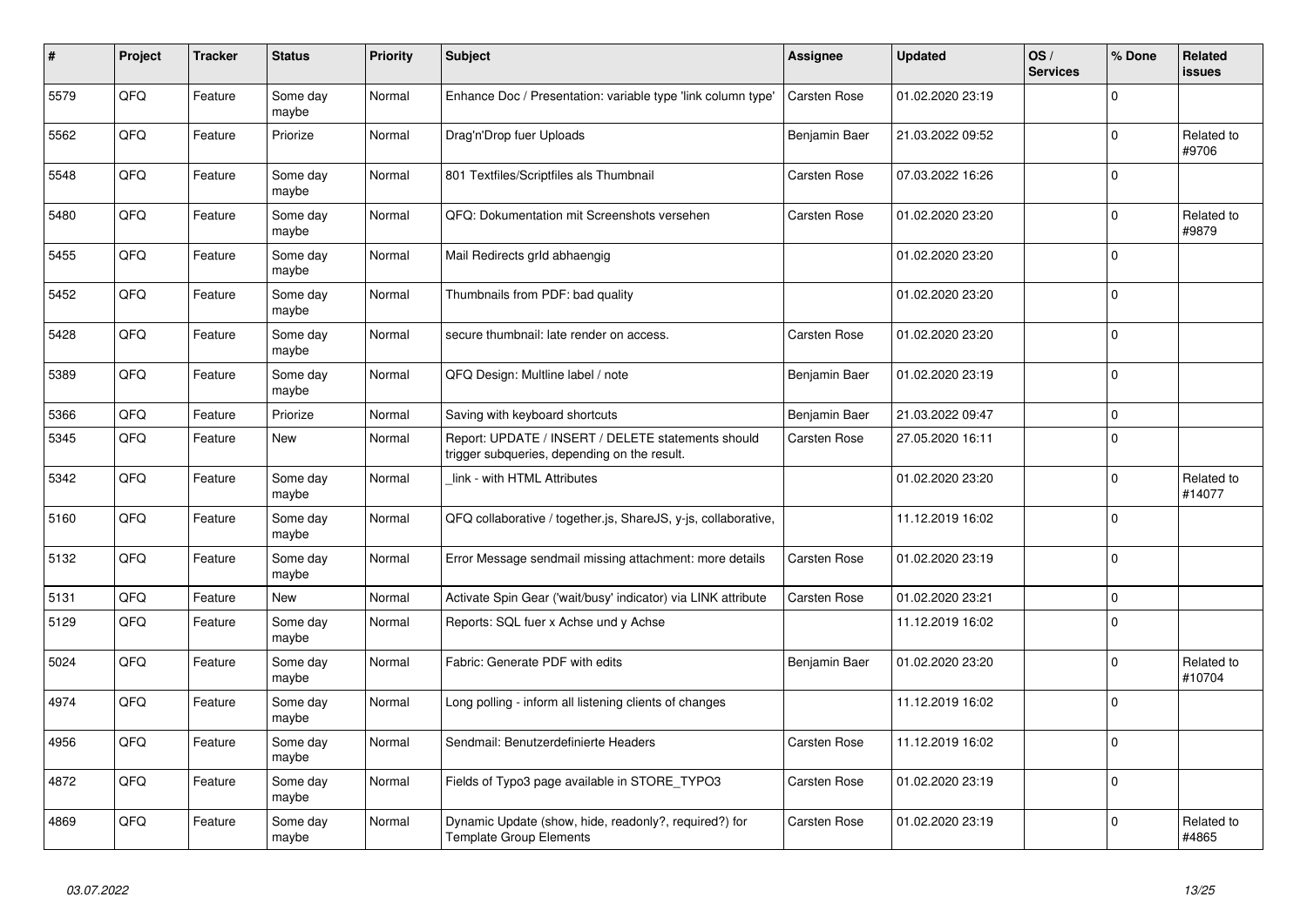| #    | Project | <b>Tracker</b> | <b>Status</b>     | <b>Priority</b> | <b>Subject</b>                                                                                                                                                | Assignee     | <b>Updated</b>   | OS/<br><b>Services</b> | % Done      | Related<br><b>issues</b> |
|------|---------|----------------|-------------------|-----------------|---------------------------------------------------------------------------------------------------------------------------------------------------------------|--------------|------------------|------------------------|-------------|--------------------------|
| 4839 | QFQ     | Feature        | Some day<br>maybe | Normal          | qfq-handle in <head> Abschnitt</head>                                                                                                                         | Carsten Rose | 11.12.2019 16:02 |                        | $\Omega$    |                          |
| 4816 | QFQ     | Feature        | Some day<br>maybe | Normal          | Templates for QFQ Reports (Tables, Radios, )                                                                                                                  |              | 01.02.2020 23:20 |                        | $\Omega$    |                          |
| 4757 | QFQ     | Feature        | Some day<br>maybe | Normal          | Test subrecord: download links ok? Links ok?                                                                                                                  | Carsten Rose | 01.02.2020 23:20 |                        | $\Omega$    |                          |
| 4719 | QFQ     | Feature        | Some day<br>maybe | Normal          | Custom Message in Client in case of 'Browser tab close,<br>modification will be lost'                                                                         |              | 01.02.2020 23:20 |                        | $\mathbf 0$ |                          |
| 4652 | QFQ     | Feature        | Some day<br>maybe | Normal          | UZH CD: Weiterleitung auf benutzerdefinierte 403/404 Seite                                                                                                    | Carsten Rose | 01.02.2020 23:20 |                        | $\pmb{0}$   |                          |
| 4650 | QFQ     | Feature        | Some day<br>maybe | Normal          | Convert html to doc/rtf                                                                                                                                       | Carsten Rose | 01.02.2020 23:20 |                        | 0           | Related to<br>#10704     |
| 4640 | QFQ     | Feature        | Some day<br>maybe | Normal          | Rename System Forms                                                                                                                                           |              | 01.02.2020 23:20 |                        | $\Omega$    |                          |
| 4627 | QFQ     | Feature        | Some day<br>maybe | Normal          | dbupdate: all tables - check 'create', 'modified' if it is possible<br>to change to default 'CURRENT_TIMESTAMP' and modified<br>'ON UPDATE CURRENT_TIMESTAMP' |              | 01.02.2020 23:20 |                        | $\Omega$    |                          |
| 4626 | QFQ     | Feature        | Some day<br>maybe | Normal          | Mobile View: 'classBody=qfq-form-right' makes no sense                                                                                                        |              | 01.02.2020 23:20 |                        | $\mathbf 0$ |                          |
| 4606 | QFQ     | Feature        | Some day<br>maybe | Normal          | link: qualifier to render bootstrap button                                                                                                                    | Carsten Rose | 01.02.2020 23:19 |                        | $\Omega$    |                          |
| 4551 | QFQ     | Feature        | Some day<br>maybe | Normal          | Set 'pills' via dynamicUpdate to show/hide/disabled                                                                                                           |              | 01.02.2020 23:20 |                        | $\Omega$    | Related to<br>#3752      |
| 4536 | QFQ     | Feature        | Some day<br>maybe | Normal          | FE upload: problem with delete if mutliple uploads an<br>FE.name="                                                                                            |              | 01.02.2020 23:20 |                        | $\Omega$    |                          |
| 4446 | QFQ     | Feature        | Some day<br>maybe | Normal          | New FE get same feldContainerId as last modifed FE                                                                                                            |              | 01.02.2020 23:20 |                        | $\Omega$    |                          |
| 4445 | QFQ     | Feature        | Some day<br>maybe | Normal          | template group: Option to simulate fieldset                                                                                                                   |              | 28.06.2021 14:11 |                        | $\mathbf 0$ |                          |
| 4444 | QFQ     | Feature        | Some day<br>maybe | Normal          | FE.type=upload: detect mime type                                                                                                                              |              | 11.12.2019 16:02 |                        | 0           | Related to<br>#4303      |
| 4443 | QFQ     | Feature        | Some day<br>maybe | Normal          | Form: multiple secondary tables                                                                                                                               |              | 01.02.2020 23:20 |                        | $\Omega$    |                          |
| 4442 | QFQ     | Feature        | Some day<br>maybe | Normal          | Special Column Name: _link - new symbol G (Glyph) to<br>choose any available symbol                                                                           |              | 11.12.2019 16:02 |                        | $\Omega$    |                          |
| 4440 | QFQ     | Feature        | Some day<br>maybe | Normal          | Manual.rst: explain how to. expand PHP Session to 4h                                                                                                          |              | 11.12.2019 16:02 |                        | $\mathbf 0$ |                          |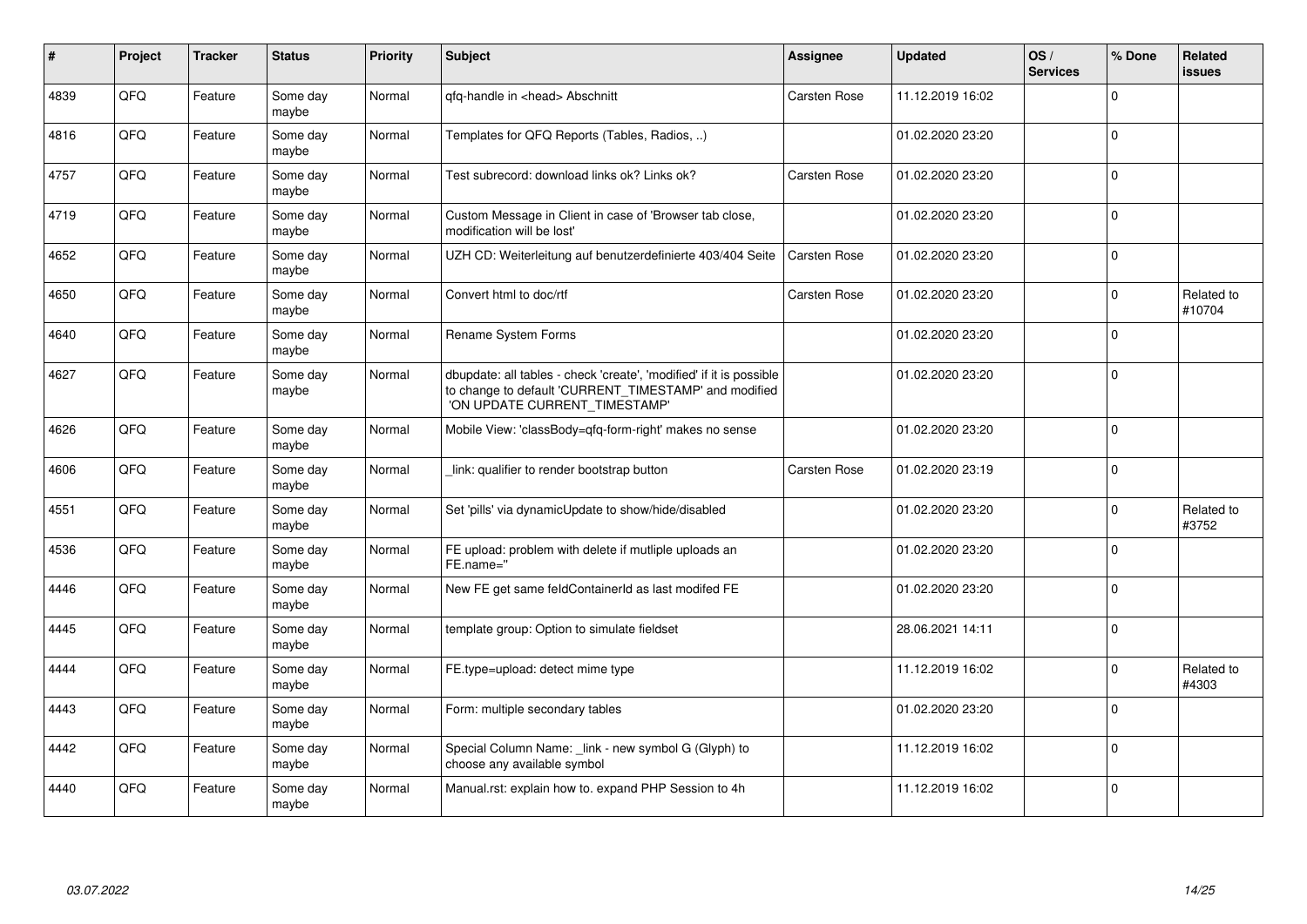| ∦    | Project | <b>Tracker</b> | <b>Status</b>     | <b>Priority</b> | <b>Subject</b>                                                                                                          | <b>Assignee</b>     | <b>Updated</b>   | OS/<br><b>Services</b> | % Done      | <b>Related</b><br><b>issues</b>             |
|------|---------|----------------|-------------------|-----------------|-------------------------------------------------------------------------------------------------------------------------|---------------------|------------------|------------------------|-------------|---------------------------------------------|
| 4439 | QFQ     | Feature        | Some day<br>maybe | Normal          | Log: report all actions fired by an FE Element, incl. the<br>original directive (slaveld, sqllnsert, )                  |                     | 01.02.2020 23:20 |                        | 0           | Related to<br>#4432.<br>Related to<br>#5458 |
| 4435 | QFQ     | Feature        | Some day<br>maybe | Normal          | Report: striptags - specify allowed tags                                                                                |                     | 01.02.2020 23:20 |                        | $\Omega$    |                                             |
| 4433 | QFQ     | Feature        | Some day<br>maybe | Normal          | Log when SIP will be destroyed by QFQ for any (security)<br>reason                                                      |                     | 01.02.2020 23:20 |                        | 0           | Related to<br>#4432,<br>Related to<br>#5458 |
| 4420 | QFQ     | Feature        | Some day<br>maybe | Normal          | Client: Local Storage - store the changes of a form, local in<br>the browser.                                           | Benjamin Baer       | 11.12.2019 16:02 |                        | $\Omega$    |                                             |
| 4413 | QFQ     | Feature        | New               | Normal          | fieldset: show/hidden, modeSql, dynamicUpdate                                                                           | Carsten Rose        | 09.02.2022 15:19 |                        | 0           |                                             |
| 4365 | QFQ     | Feature        | Some day<br>maybe | Normal          | Multi Language: new way of config                                                                                       | Carsten Rose        | 01.02.2020 23:20 |                        | 0           |                                             |
| 4349 | QFQ     | Feature        | Some day<br>maybe | Normal          | link download: downloaded external URL to<br>deliver/concatenate - check mimetipe and handle it correctly               | Carsten Rose        | 11.12.2019 16:02 |                        | 0           |                                             |
| 4343 | QFQ     | Feature        | Some day<br>maybe | Normal          | Link: Classifier to add 'attributes'                                                                                    | Carsten Rose        | 01.02.2020 23:20 |                        | 0           | Related to<br>#14077                        |
| 4330 | QFQ     | Feature        | Some day<br>maybe | Normal          | Error Message: report missing {{ / }} in sqlUpdate, sqlInsert,<br>sqlDelete, sqlAfter, sqlBefore in FE action elements. | Carsten Rose        | 01.02.2020 23:20 |                        | $\Omega$    |                                             |
| 4259 | QFQ     | Feature        | Some day<br>maybe | Normal          | Instant trigger a cron job                                                                                              | Carsten Rose        | 11.12.2019 16:03 |                        | $\Omega$    |                                             |
| 4258 | QFQ     | Feature        | Some day<br>maybe | High            | System Defaults: Forms                                                                                                  | Carsten Rose        | 03.05.2021 21:14 |                        | $\mathbf 0$ |                                             |
| 4250 | QFQ     | Feature        | New               | Normal          | AutoCron in QFQ via PHP                                                                                                 | Carsten Rose        | 01.02.2020 23:21 |                        | 0           | Related to<br>#3292.<br>Related to<br>#3291 |
| 4197 | QFQ     | Feature        | Some day<br>maybe | Normal          | Unit Test fuer JSON Stream von QuickFormQuery.php ><br>doForm()                                                         | Carsten Rose        | 11.12.2019 16:03 |                        | 0           |                                             |
| 4194 | QFQ     | Feature        | In Progress       | Normal          | Bootstrap 4 ist jetzt offiziel                                                                                          |                     | 03.05.2021 20:47 |                        | 0           | Related to<br>#10114                        |
| 4082 | QFQ     | Feature        | New               | Normal          | Dynamic Update: modeSql - useful default                                                                                | <b>Carsten Rose</b> | 01.02.2020 23:22 |                        | $\mathbf 0$ |                                             |
| 4050 | QFQ     | Feature        | New               | Normal          | sql.log: 1) FormElement ID which causes a specific action,<br>2) Result in the same row.                                | Carsten Rose        | 15.04.2020 11:35 |                        | 0           | Related to<br>#5458                         |
| 4027 | QFQ     | Feature        | Some day<br>maybe | Normal          | Missing: orange 'check' / 'bullet'                                                                                      |                     | 11.12.2019 16:03 |                        | 0           |                                             |
| 4026 | QFG     | Feature        | Some day<br>maybe | Normal          | sqlLog.sql: log number of FE.id                                                                                         | Carsten Rose        | 11.12.2019 16:03 |                        | $\mathbf 0$ | Related to<br>#5458                         |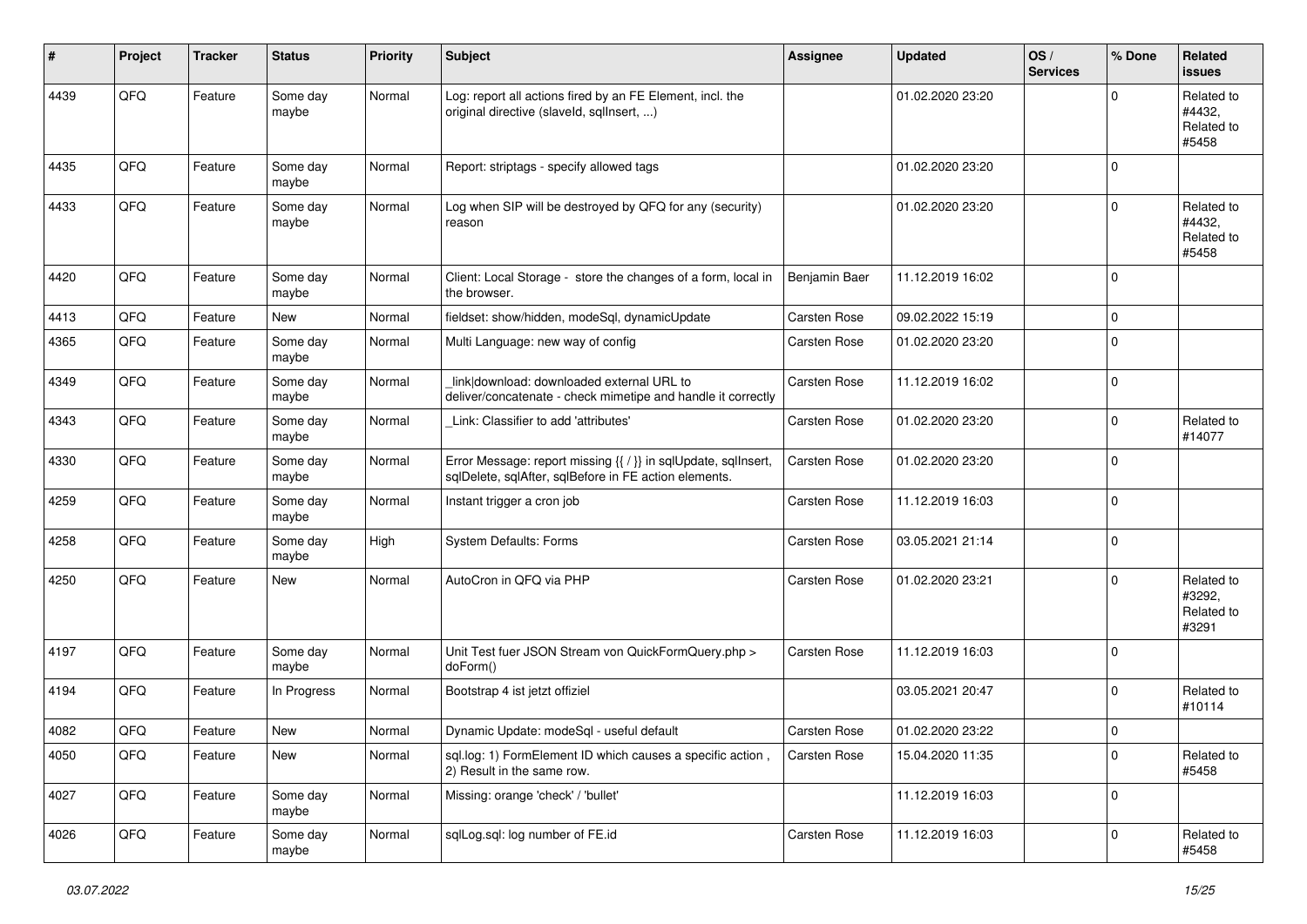| $\sharp$ | Project | <b>Tracker</b> | <b>Status</b>     | <b>Priority</b> | <b>Subject</b>                                                                                                                                           | Assignee            | <b>Updated</b>   | OS/<br><b>Services</b> | % Done      | Related<br>issues                           |
|----------|---------|----------------|-------------------|-----------------|----------------------------------------------------------------------------------------------------------------------------------------------------------|---------------------|------------------|------------------------|-------------|---------------------------------------------|
| 4023     | QFQ     | Feature        | <b>New</b>        | Normal          | prepared statements - FE action: salveld, sqlInsert,<br>sqlUpdate, sqlDelete, sqlBefore, sqlAfter                                                        | <b>Carsten Rose</b> | 11.12.2019 16:15 |                        | $\Omega$    |                                             |
| 4018     | QFQ     | Feature        | New               | Normal          | typeahead: long query parameter / answer triggers 'Attack<br>detected' and purges current SIP storage.                                                   | <b>Carsten Rose</b> | 29.06.2022 22:46 |                        | $\Omega$    | Related to<br>#9077                         |
| 3991     | QFQ     | Feature        | Some day<br>maybe | Normal          | report: Columnname '_skipWrap' skips 'fbeg', 'fend'                                                                                                      | Carsten Rose        | 11.12.2019 16:03 |                        | $\Omega$    |                                             |
| 3990     | QFQ     | Feature        | Some day<br>maybe | High            | custom class definition: add space automatically                                                                                                         | <b>Carsten Rose</b> | 03.05.2021 21:14 |                        | $\Omega$    |                                             |
| 3967     | QFQ     | Feature        | Some day<br>maybe | High            | Report: Checkbox, Radio, Dropdown, Input welches ohne<br>Submit funktioniert - 'Inline-Form'                                                             | <b>Carsten Rose</b> | 03.05.2021 21:14 |                        | $\Omega$    |                                             |
| 3947     | QFQ     | Feature        | Some day<br>maybe | Normal          | Attack detectect: logout current user                                                                                                                    | <b>Carsten Rose</b> | 11.12.2019 16:03 |                        | $\mathbf 0$ | Related to<br>#5458.<br>Related to<br>#6299 |
| 3942     | QFQ     | Feature        | Some day<br>maybe | Normal          | Action Elemente: neu generierte IDs via FE weitergeben                                                                                                   | <b>Carsten Rose</b> | 11.12.2019 16:03 |                        | $\Omega$    | Related to<br>#3941                         |
| 3941     | QFQ     | Feature        | Some day<br>maybe | Normal          | sqlAfter: es sollten mehrere moeglich sein                                                                                                               | Carsten Rose        | 11.12.2019 16:03 |                        | $\Omega$    | Related to<br>#3942                         |
| 3905     | QFQ     | Feature        | Some day<br>maybe | Normal          | Documentation: Best Practice anhand eines Online<br>Bewerbungstools                                                                                      | Carsten Rose        | 11.12.2019 16:03 |                        | $\Omega$    |                                             |
| 3900     | QFQ     | Feature        | Some day<br>maybe | Normal          | Extend documentation of 'Copy / Paste'                                                                                                                   | <b>Carsten Rose</b> | 11.12.2019 16:03 |                        | $\Omega$    | Related to<br>#3899                         |
| 3880     | QFQ     | Feature        | Some day<br>maybe | Normal          | Form 'Form': anlegen einer Tabelle                                                                                                                       |                     | 14.01.2021 10:12 |                        | $\Omega$    |                                             |
| 3879     | QFQ     | Feature        | Some day<br>maybe | Normal          | Form 'FormElement': Beim Feld 'name' rechts in der Notiz<br>einen Link einblenden - a) aktuelle Definition anzeigen, b)<br>Spalte in der Tabelle anlegen |                     | 11.12.2019 16:03 |                        | $\Omega$    |                                             |
| 3878     | QFQ     | Feature        | Some day<br>maybe | Normal          | Form 'FormElement': Spalte 'name' typeAhead mit<br>Spaltennamen der Primarytable.                                                                        |                     | 11.12.2019 16:03 |                        | $\Omega$    |                                             |
| 3877     | QFQ     | Feature        | Some day<br>maybe | Normal          | FormEditor: die Felder die aktuell nicht gebraucht werden<br>nur auf readonly/disabled setzen (nicht ausblenden > das<br>irritiert.                      | Carsten Rose        | 11.12.2019 16:03 |                        | $\Omega$    |                                             |
| 3867     | QFQ     | Feature        | Priorize          | Normal          | Readonly Formular: Template Groups add/delete<br>ausbeldnen                                                                                              | Carsten Rose        | 05.05.2021 22:12 |                        | $\Omega$    |                                             |
| 3864     | QFQ     | Feature        | New               | Normal          | Encrypt / decrypt field                                                                                                                                  | Enis Nuredini       | 30.06.2022 16:29 |                        | $\mathbf 0$ |                                             |
| 3848     | QFQ     | Feature        | Some day<br>maybe | High            | Antivirus check fuer Upload files in qfq?                                                                                                                | Carsten Rose        | 03.05.2021 21:14 |                        | $\mathbf 0$ | Related to<br>#4131                         |
| 3727     | QFQ     | Feature        | New               | High            | Security: Session Hijacking erschweren                                                                                                                   | Carsten Rose        | 03.05.2021 21:14 |                        | 0           |                                             |
| 3708     | QFQ     | Feature        | Some day<br>maybe | Normal          | Form: input - 'specialchars', 'none'  gewisse tags<br>erlauben, andere verbieten                                                                         | Carsten Rose        | 11.12.2019 16:02 |                        | $\mathbf 0$ | Related to<br>#14320                        |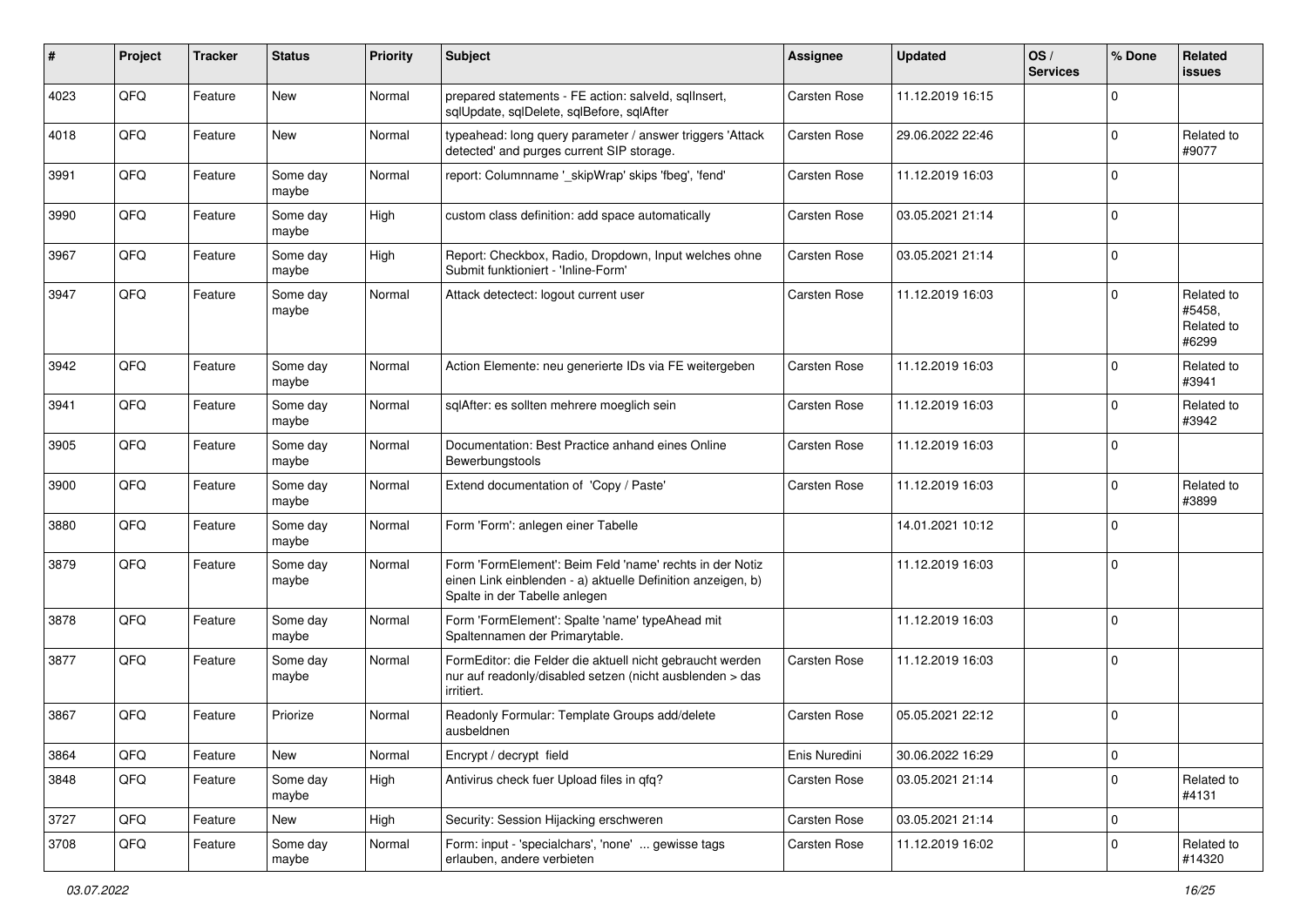| ∦    | Project | <b>Tracker</b> | <b>Status</b>     | <b>Priority</b> | Subject                                                                                                                                      | <b>Assignee</b> | <b>Updated</b>   | OS/<br><b>Services</b> | % Done      | Related<br>issues                           |
|------|---------|----------------|-------------------|-----------------|----------------------------------------------------------------------------------------------------------------------------------------------|-----------------|------------------|------------------------|-------------|---------------------------------------------|
| 3692 | QFQ     | Feature        | Some day<br>maybe | Normal          | QFQ Webseite                                                                                                                                 | Benjamin Baer   | 11.12.2019 16:02 |                        | $\Omega$    | Related to<br>#5033                         |
| 3677 | QFQ     | Feature        | Some day<br>maybe | Normal          | wkhtmltopdf: FE User access prohibited, if client IP changes<br>\$TYPO3_CONF_VARS[FE][lockIP]                                                | Carsten Rose    | 11.12.2019 16:02 |                        | $\mathbf 0$ |                                             |
| 3666 | QFQ     | Feature        | Some day<br>maybe | Normal          | a) Performance Messung: mysql_real_escape_string() im<br>Vergleich zu str_replace(), b) doppeltes Aufrufen von<br>mysql_real_escape_string() | Carsten Rose    | 11.12.2019 16:02 |                        | $\Omega$    |                                             |
| 3646 | QFQ     | Feature        | Some day<br>maybe | Normal          | Moeglichkeit HTML Tags in Reports auszugeben (zu<br>enkodieren: htmlspecialchars)                                                            |                 | 11.12.2019 16:02 |                        | $\mathbf 0$ | Related to<br>#14320                        |
| 3617 | QFQ     | Feature        | Some day<br>maybe | Normal          | Load javascripts at bottom                                                                                                                   |                 | 11.12.2019 16:02 |                        | $\mathbf 0$ |                                             |
| 3567 | QFQ     | Feature        | Some day<br>maybe | Low             | 'Save', 'Close', 'New' als FormElement                                                                                                       |                 | 11.12.2019 16:02 |                        | $\Omega$    |                                             |
| 3537 | QFQ     | Feature        | Some day<br>maybe | Low             | SHOW COLUMNS FROM tableName - Extend '{{!'<br>definition                                                                                     | Carsten Rose    | 11.12.2019 16:02 |                        | $\mathbf 0$ |                                             |
| 3504 | QFQ     | Feature        | New               | Normal          | Logging: welche Action FEs werden wann wie ausgefuehrt                                                                                       | Carsten Rose    | 01.02.2020 23:21 |                        | $\Omega$    | Related to<br>#5458,<br>Related to<br>#4092 |
| 3495 | QFQ     | Feature        | Some day<br>maybe | Normal          | Predifined Parameter werden nicht in '+' (add new record)<br>SIP gerendert.                                                                  |                 | 11.12.2019 16:02 |                        | $\Omega$    |                                             |
| 3458 | QFQ     | Feature        | Some day<br>maybe | Normal          | Display 'Edit Form Element'-Checkbox on form: should<br>depend on FE Group                                                                   | Carsten Rose    | 11.12.2019 16:02 |                        | $\mathbf 0$ | Related to<br>#3447                         |
| 3457 | QFQ     | Feature        | Some day<br>maybe | Normal          | LDAP: concat multi values to one single entry                                                                                                | Carsten Rose    | 11.12.2019 16:02 |                        | $\mathbf 0$ |                                             |
| 3432 | QFQ     | Feature        | New               | Normal          | subrecord: dynamicUpdate                                                                                                                     | Carsten Rose    | 11.06.2020 21:10 |                        | $\mathbf 0$ | Related to<br>#5691                         |
| 3415 | QFQ     | Feature        | Some day<br>maybe | Normal          | FE Login Box Templatefile                                                                                                                    | Benjamin Baer   | 11.12.2019 16:02 |                        | $\mathbf 0$ |                                             |
| 3385 | QFQ     | Feature        | Some day<br>maybe | Normal          | templateGroup: insert/update/delete non primary records                                                                                      | Carsten Rose    | 11.12.2019 16:02 |                        | $\Omega$    |                                             |
| 3350 | QFQ     | Feature        | Some day<br>maybe | Normal          | FormEditor: Hilfetext hinter 'checktype'                                                                                                     | Carsten Rose    | 11.12.2019 16:02 |                        | $\mathbf 0$ |                                             |
| 3332 | QFQ     | Feature        | Some day<br>maybe | Normal          | Uploads: Thumbnails, Details zum hochgeladenen File                                                                                          | Carsten Rose    | 11.12.2019 16:02 |                        | $\mathsf 0$ | Related to<br>#3264,<br>Related to<br>#5333 |
| 3331 | QFQ     | Feature        | Some day<br>maybe | Normal          | Default Tooltip fuer _page? Links: mit Form und Record ID                                                                                    | Carsten Rose    | 11.12.2019 16:02 |                        | 0           |                                             |
| 3291 | QFQ     | Feature        | Some day<br>maybe | Normal          | AutoCron websiteToken                                                                                                                        | Carsten Rose    | 11.12.2019 16:02 |                        | $\mathbf 0$ | Related to<br>#4250                         |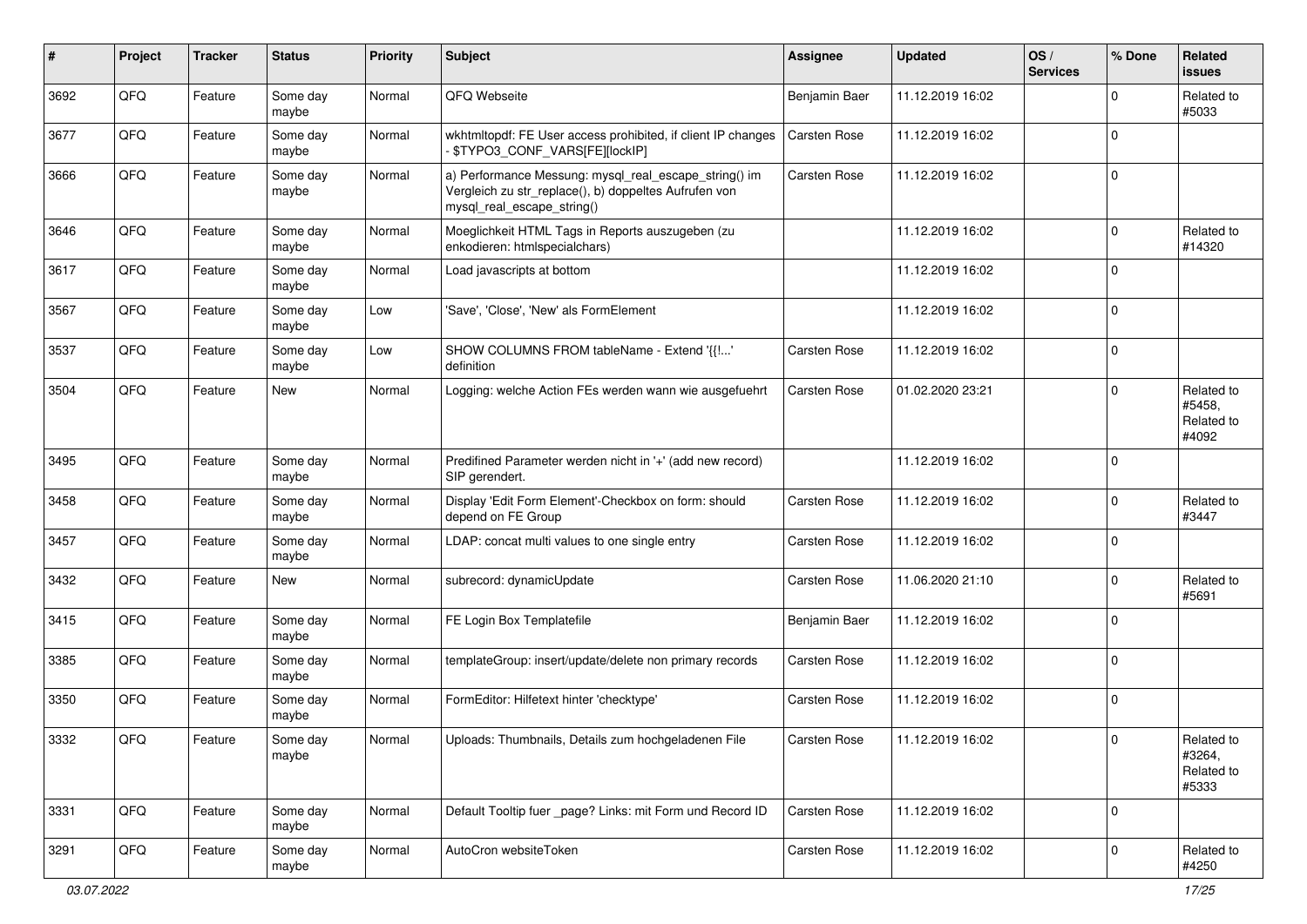| $\vert$ # | <b>Project</b> | <b>Tracker</b> | <b>Status</b>     | <b>Priority</b> | <b>Subject</b>                                                                                                     | Assignee     | <b>Updated</b>   | OS/<br><b>Services</b> | % Done      | Related<br>issues                           |
|-----------|----------------|----------------|-------------------|-----------------|--------------------------------------------------------------------------------------------------------------------|--------------|------------------|------------------------|-------------|---------------------------------------------|
| 3285      | QFQ            | Feature        | Some day<br>maybe | Normal          | Zeichenlimit pro Feld: textarea / editor                                                                           | Carsten Rose | 11.12.2019 16:02 |                        | $\mathbf 0$ |                                             |
| 3273      | QFQ            | Feature        | Some day<br>maybe | Low             | Dirty Flag in Form                                                                                                 | Carsten Rose | 11.12.2019 16:02 |                        | $\mathbf 0$ |                                             |
| 3267      | QFQ            | Feature        | Some day<br>maybe | Normal          | 2 Forms auf einer Seite: real + Read only                                                                          | Carsten Rose | 11.12.2019 16:03 |                        | $\Omega$    |                                             |
| 3216      | QFQ            | Feature        | Some day<br>maybe | Normal          | dynamic update für checkbox label2                                                                                 | Carsten Rose | 11.12.2019 16:03 |                        | $\Omega$    | Related to<br>#2081                         |
| 2995      | QFQ            | Feature        | Some day<br>maybe | Normal          | Dropdown JQuery Plugin: 'chosen' - Moeglichkeit um Select<br>Listen mehr Funktion zu geben. Kein Bootstrap noetig. | Carsten Rose | 11.12.2019 16:03 |                        | $\mathbf 0$ |                                             |
| 2950      | QFQ            | Feature        | Some day<br>maybe | Normal          | Inhalt QFQ Records als File                                                                                        |              | 11.12.2019 16:03 |                        | 0           |                                             |
| 2361      | QFQ            | Feature        | New               | Normal          | Logging wer/wann/wo welches Formular aufgerufen hat                                                                | Carsten Rose | 11.12.2019 16:15 |                        | $\Omega$    | Related to<br>#4432,<br>Related to<br>#7480 |
| 2084      | QFQ            | Feature        | Some day<br>maybe | Normal          | Mailto mit encryption: Subrecord                                                                                   | Carsten Rose | 11.12.2019 16:03 |                        | $\pmb{0}$   | Related to<br>#2082                         |
| 1946      | QFQ            | Feature        | Some day<br>maybe | Normal          | Kontrolle ob der ReadOnly Modus bei den<br>Formularelementen korrekt implementiert ist                             | Carsten Rose | 11.12.2019 16:03 |                        | $\Omega$    |                                             |
| 1635      | QFQ            | Feature        | Some day<br>maybe | Normal          | QFQ Extension content record: weitere Optionen<br>einblenden.                                                      | Carsten Rose | 11.12.2019 16:03 |                        | $\Omega$    |                                             |
| 1510      | QFQ            | Feature        | Some day<br>maybe | Normal          | jquery von google laden, falls das nicht geht lokal                                                                |              | 11.12.2019 16:03 |                        | $\pmb{0}$   |                                             |
| 1253      | QFQ            | Feature        | Some day<br>maybe | Normal          | QF: Colorpicker                                                                                                    |              | 11.12.2019 16:03 |                        | $\Omega$    |                                             |
| 1251      | QFQ            | Feature        | Some day<br>maybe | Normal          | QF: Combo                                                                                                          |              | 11.12.2019 16:03 |                        | $\Omega$    |                                             |
| 1234      | QFQ            | Feature        | Some day<br>maybe | Normal          | QF: Record numbering: Im Grid soll in Spalte 1 optional die<br>laufende Nummer der Records angezeigt werden.       |              | 01.02.2020 23:20 |                        | $\pmb{0}$   |                                             |
| 955       | QFQ            | Feature        | Some day<br>maybe | Normal          | QF: Notizen vor/nach dem Form                                                                                      |              | 01.02.2020 23:20 |                        | $\Omega$    |                                             |
| 880       | QFQ            | Feature        | Some day<br>maybe | Urgent          | Security: PHP, SQL Injection, XSS                                                                                  |              | 03.05.2021 21:14 |                        | 0           | Related to<br>#14320                        |
| 10793     | QFQ            | Feature        | In Progress       | Normal          | <b>Update NPM Packages</b>                                                                                         | Carsten Rose | 07.09.2021 13:25 |                        | 30          |                                             |
| 1623      | QFQ            | Feature        | Some day<br>maybe | Normal          | RealURL                                                                                                            |              | 11.12.2019 16:03 |                        | 30          |                                             |
| 9517      | QFQ            | Feature        | In Progress       | High            | Input multiple tags with typeahead                                                                                 | Carsten Rose | 03.05.2021 21:14 |                        | 40          | Related to<br>#10150                        |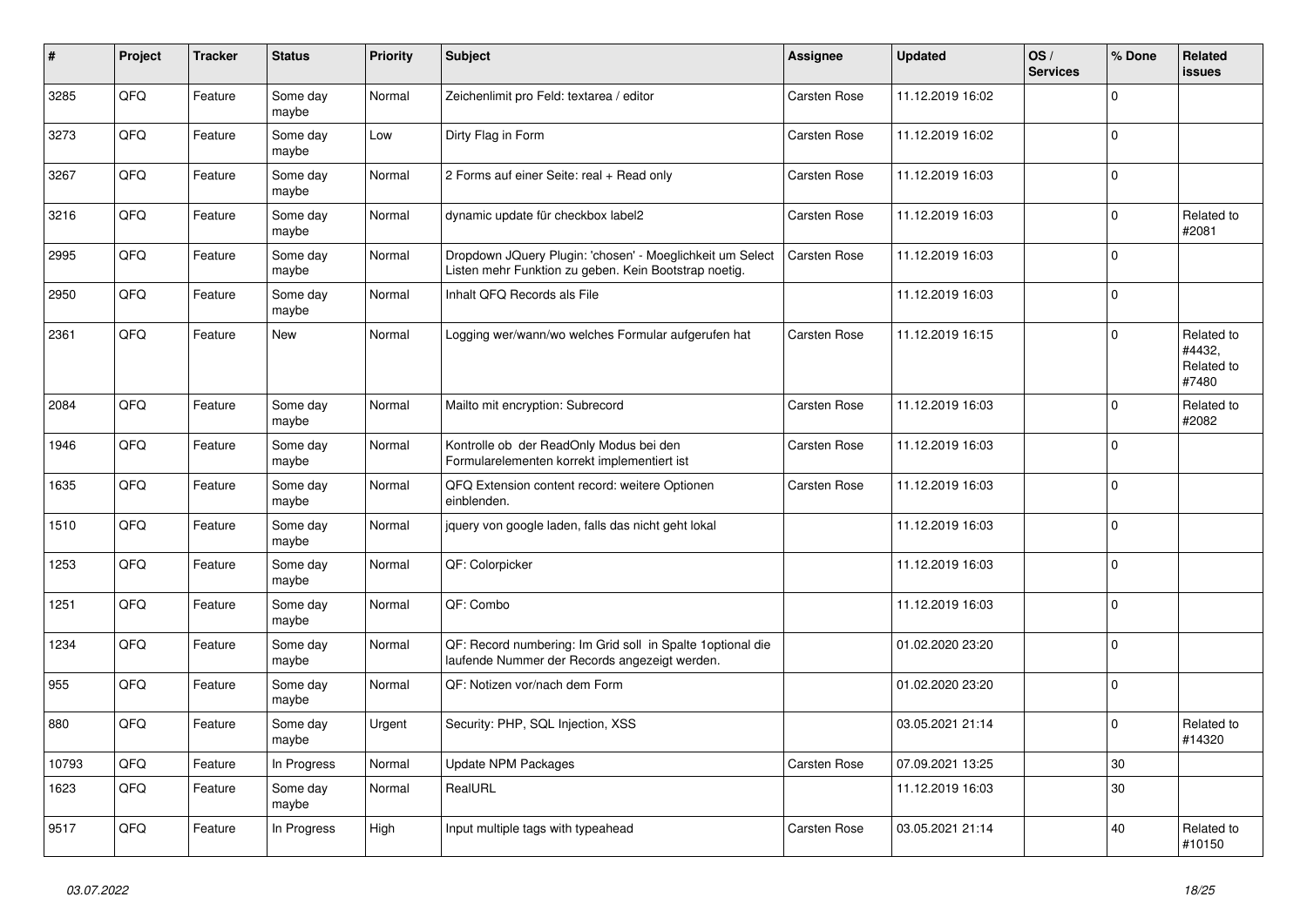| #     | Project | <b>Tracker</b> | <b>Status</b>     | <b>Priority</b> | <b>Subject</b>                                                                       | <b>Assignee</b> | <b>Updated</b>   | OS/<br><b>Services</b> | % Done      | Related<br><b>issues</b>                                               |
|-------|---------|----------------|-------------------|-----------------|--------------------------------------------------------------------------------------|-----------------|------------------|------------------------|-------------|------------------------------------------------------------------------|
| 13330 | QFQ     | Feature        | In Progress       | Normal          | Multi Form: Upload                                                                   | Carsten Rose    | 07.11.2021 12:40 |                        | 50          | Related to<br>#9706                                                    |
| 12440 | QFQ     | Feature        | In Progress       | Normal          | Typo3 V10 upgrade (durchfuehren und testen)                                          | Carsten Rose    | 21.03.2022 09:53 |                        | 50          | Related to<br>#12357,<br>Related to<br>#12067,<br>Related to<br>#10661 |
| 8522  | QFQ     | Feature        | Some day<br>maybe | Normal          | build QFQ - npm warnings                                                             | Benjamin Baer   | 01.02.2020 23:19 |                        | 50          |                                                                        |
| 6609  | QFQ     | Feature        | <b>New</b>        | Normal          | Formlet: JSON API erweitern                                                          | Carsten Rose    | 01.02.2020 23:21 |                        | 50          |                                                                        |
| 13572 | QFQ     | Feature        | Feedback          | Normal          | Form Load: misleading error message on trying to load non<br>existent primary record | Enis Nuredini   | 16.05.2022 23:16 |                        | 100         |                                                                        |
| 12632 | QFQ     | Feature        | New               | Normal          | TinyMCE: Prepare CSS classes for images                                              | Carsten Rose    | 04.06.2021 14:35 |                        | 100         | Blocked by<br>#12186                                                   |
| 12584 | QFQ     | Feature        | Feedback          | Normal          | T3 v10 migration script: replace alias-patterns (v11)                                | Carsten Rose    | 28.05.2022 11:12 |                        | 100         |                                                                        |
| 10115 | QFQ     | Feature        | New               | Normal          | TypeAhead: static list                                                               | Carsten Rose    | 26.02.2020 16:42 |                        | 100         |                                                                        |
| 3402  | QFQ     | Feature        | Some day<br>maybe | Normal          | Syntax Highlighting via CodeMirror                                                   | Carsten Rose    | 11.12.2019 16:02 |                        | 100         | Related to<br>#3207                                                    |
| 14377 | QFQ     | <b>Bug</b>     | <b>New</b>        | Normal          | Documentation > General Tips: white page after migration                             | Enis Nuredini   | 19.06.2022 16:37 |                        | $\mathbf 0$ |                                                                        |
| 14323 | QFQ     | Bug            | In Progress       | Normal          | Report: render=both single - no impact                                               | Carsten Rose    | 19.06.2022 18:31 |                        | $\mathbf 0$ |                                                                        |
| 14322 | QFQ     | Bug            | New               | Normal          | Form Load: by default no scroll (save & close should be<br>visible)                  | Enis Nuredini   | 15.06.2022 14:12 |                        | $\mathbf 0$ | Related to<br>#14321,<br>Related to<br>#6232                           |
| 14305 | QFQ     | Bug            | New               | Normal          | Inline Report editing does not create history entries                                | Carsten Rose    | 10.06.2022 11:55 |                        | $\mathbf 0$ |                                                                        |
| 14304 | QFQ     | <b>Bug</b>     | New               | Normal          | table sorter view safer does not work                                                | Carsten Rose    | 10.06.2022 11:49 |                        | $\pmb{0}$   |                                                                        |
| 14303 | QFQ     | Bug            | ToDo              | Normal          | datetime broken with picker                                                          | Enis Nuredini   | 17.06.2022 09:02 |                        | $\mathbf 0$ | Related to<br>#12630                                                   |
| 14283 | QFQ     | Bug            | Priorize          | Normal          | HEIC / HEIF convert doesn't trigger                                                  | Carsten Rose    | 19.06.2022 16:37 |                        | $\mathbf 0$ |                                                                        |
| 14245 | QFQ     | <b>Bug</b>     | <b>New</b>        | Normal          | Form Save Btn bleibt disabled wenn Datumsfeld über<br>Datepicker geändert            | Enis Nuredini   | 27.05.2022 13:45 |                        | $\mathbf 0$ | Related to<br>#13689                                                   |
| 14233 | QFQ     | <b>Bug</b>     | New               | Normal          | AS _link: question - HTML is not rendered                                            | Carsten Rose    | 28.05.2022 11:02 |                        | $\pmb{0}$   |                                                                        |
| 14175 | QFQ     | Bug            | In Progress       | Normal          | Opening a form with no QFQ Session cookie fails                                      | Carsten Rose    | 03.06.2022 10:40 |                        | $\mathbf 0$ |                                                                        |
| 14091 | QFQ     | Bug            | New               | Normal          | inconsistent template path for twig                                                  | Carsten Rose    | 19.04.2022 18:36 |                        | 0           |                                                                        |
| 14077 | QFQ     | Bug            | New               | Normal          | As _link: Attribute 'class' missing by r:1 and r:3 - but should<br>set               | Carsten Rose    | 28.05.2022 11:02 |                        | $\mathbf 0$ | Related to<br>#5342,<br>Related to<br>#4343                            |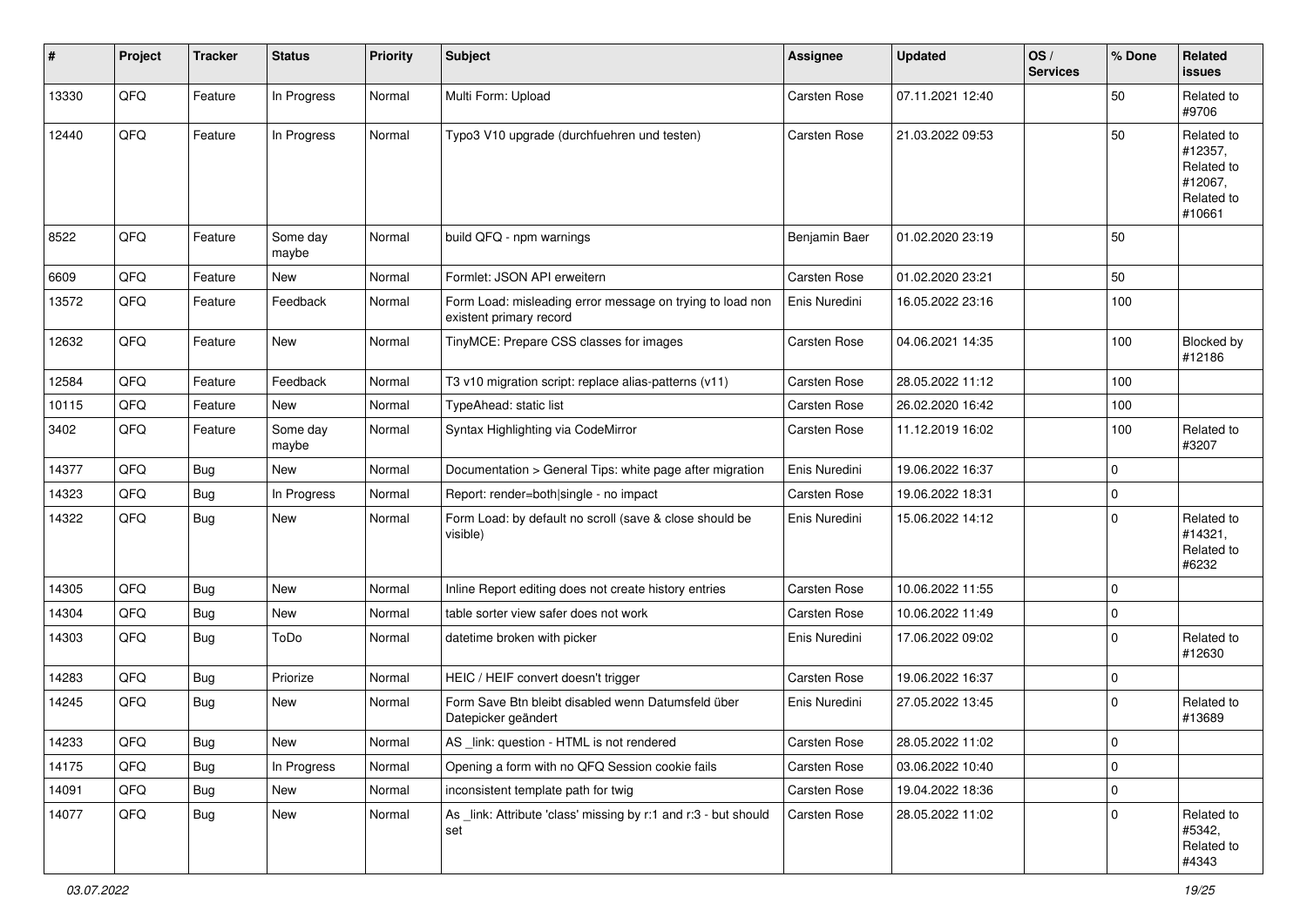| #     | Project | <b>Tracker</b> | <b>Status</b> | <b>Priority</b> | Subject                                                                                                                                             | Assignee            | <b>Updated</b>   | OS/<br><b>Services</b> | % Done      | Related<br>issues                                |
|-------|---------|----------------|---------------|-----------------|-----------------------------------------------------------------------------------------------------------------------------------------------------|---------------------|------------------|------------------------|-------------|--------------------------------------------------|
| 13943 | QFQ     | Bug            | Priorize      | Normal          | unable to find formgroup                                                                                                                            | Enis Nuredini       | 28.05.2022 11:03 |                        | $\Omega$    |                                                  |
| 13899 | QFQ     | <b>Bug</b>     | ToDo          | Normal          | Selenium: zum laufen bringen                                                                                                                        | Enis Nuredini       | 25.03.2022 10:24 |                        | $\Omega$    |                                                  |
| 13767 | QFQ     | <b>Bug</b>     | Feedback      | Normal          | date/time-picker: required shows up/down button orange                                                                                              | Enis Nuredini       | 16.05.2022 23:16 |                        | $\Omega$    |                                                  |
| 13716 | QFQ     | <b>Bug</b>     | New           | High            | Firefox ask to store username/password                                                                                                              | Enis Nuredini       | 30.05.2022 09:31 |                        | $\Omega$    | Related to<br>#13827                             |
| 13706 | QFQ     | <b>Bug</b>     | <b>New</b>    | Normal          | Wrong CheckType in FieldElement LastStatus of Form Cron                                                                                             | <b>Carsten Rose</b> | 21.01.2022 18:20 |                        | $\Omega$    |                                                  |
| 13689 | QFQ     | <b>Bug</b>     | New           | Normal          | Enter auf Eingabefeld mit ungültigem Wert führt zu blurry<br>Seite                                                                                  | Enis Nuredini       | 28.05.2022 10:53 |                        | $\Omega$    | Related to<br>#14245, Has<br>duplicate<br>#11891 |
| 13659 | QFQ     | <b>Bug</b>     | <b>New</b>    | Normal          | wrong sanitize class applied to R-store                                                                                                             | Carsten Rose        | 15.01.2022 14:23 |                        | $\Omega$    |                                                  |
| 13647 | QFQ     | <b>Bug</b>     | New           | Normal          | Autofocus funktioniert nicht auf Chrome                                                                                                             | Benjamin Baer       | 19.03.2022 17:44 |                        | $\Omega$    |                                                  |
| 13592 | QFQ.    | Bug            | New           | Normal          | QFQ Build Queue: das vergeben von Tags klappt nicht. Es<br>werden keine Releases gebaut.                                                            | <b>Carsten Rose</b> | 19.03.2022 17:45 |                        | $\Omega$    |                                                  |
| 13528 | QFQ     | <b>Bug</b>     | <b>New</b>    | Normal          | qfq.io > releases: es wird kein neues Release angelegt                                                                                              | Benjamin Baer       | 19.03.2022 17:46 |                        | $\Omega$    |                                                  |
| 13460 | QFQ     | <b>Bug</b>     | New           | Normal          | Doc: Password set/reset  password should not processed<br>with 'html encode'                                                                        | Carsten Rose        | 19.03.2022 17:46 |                        | $\Omega$    |                                                  |
| 13451 | QFQ     | <b>Bug</b>     | New           | Normal          | Character Counter / Max Character: Problem in Safari                                                                                                | Carsten Rose        | 15.04.2022 17:18 |                        | $\Omega$    |                                                  |
| 13332 | QFQ     | <b>Bug</b>     | New           | Normal          | Multi Form: Required Felder werden visuell nicht markiert.                                                                                          | <b>Carsten Rose</b> | 19.03.2022 17:47 |                        | $\Omega$    |                                                  |
| 13331 | QFQ     | Bug            | New           | Normal          | Multi Form: Clear Icon misplaced                                                                                                                    | <b>Carsten Rose</b> | 19.03.2022 17:47 |                        | $\Omega$    |                                                  |
| 12989 | QFQ     | <b>Bug</b>     | New           | Normal          | empty string does not trigger dynamic update                                                                                                        | Enis Nuredini       | 28.05.2022 11:09 |                        | $\Omega$    |                                                  |
| 12974 | QFQ     | <b>Bug</b>     | New           | High            | Sanitize Queries in Action-Elements                                                                                                                 | <b>Carsten Rose</b> | 07.12.2021 17:19 |                        | $\Omega$    |                                                  |
| 12716 | QFQ     | <b>Bug</b>     | <b>New</b>    | Normal          | template group: Pattern only applied to first instance                                                                                              | <b>Carsten Rose</b> | 19.03.2022 17:47 |                        | $\Omega$    |                                                  |
| 12714 | QFQ     | <b>Bug</b>     | New           | Normal          | Conversion of GIF to PDF broken when GIF contains Alpha.                                                                                            | <b>Carsten Rose</b> | 19.03.2022 17:49 |                        | $\Omega$    |                                                  |
| 12702 | QFQ     | <b>Bug</b>     | <b>New</b>    | High            | templateGroup: broken in multiDb Setup                                                                                                              | <b>Carsten Rose</b> | 14.12.2021 16:02 |                        | $\Omega$    |                                                  |
| 12670 | QFQ     | Bug            | New           | High            | Dropdown-Menu classes können nicht mehr angegeben<br>werden                                                                                         | <b>Carsten Rose</b> | 07.12.2021 17:19 |                        | $\Omega$    |                                                  |
| 12581 | QFQ     | Bug            | New           | Normal          | Form.forward=close: Record 'new' in new browser tab ><br>save (& close) >> Form is not reloaded with new created<br>record id and stays in mode=new | <b>Carsten Rose</b> | 19.03.2022 17:48 |                        | $\mathbf 0$ |                                                  |
| 12546 | QFQ     | Bug            | Feedback      | Normal          | Branch 'Development' - Unit Tests mit dirty workaround<br>angepasst                                                                                 | Carsten Rose        | 19.03.2022 17:48 |                        | 0           |                                                  |
| 12545 | QFQ     | Bug            | New           | Urgent          | sql.log not created / updated                                                                                                                       | Carsten Rose        | 14.12.2021 16:02 |                        | 0           |                                                  |
| 12520 | QFQ     | <b>Bug</b>     | New           | Normal          | Switch FE User: still active even FE User session expired                                                                                           | Carsten Rose        | 19.03.2022 17:48 |                        | 0           |                                                  |
| 12513 | QFQ     | <b>Bug</b>     | New           | High            | Implement server side check of maxlength                                                                                                            | Carsten Rose        | 07.12.2021 17:19 |                        | 0           |                                                  |
| 12512 | QFQ     | Bug            | New           | Normal          | Some MySQL Installation can't use 'stored procedures'                                                                                               | Carsten Rose        | 19.03.2022 17:48 |                        | $\pmb{0}$   |                                                  |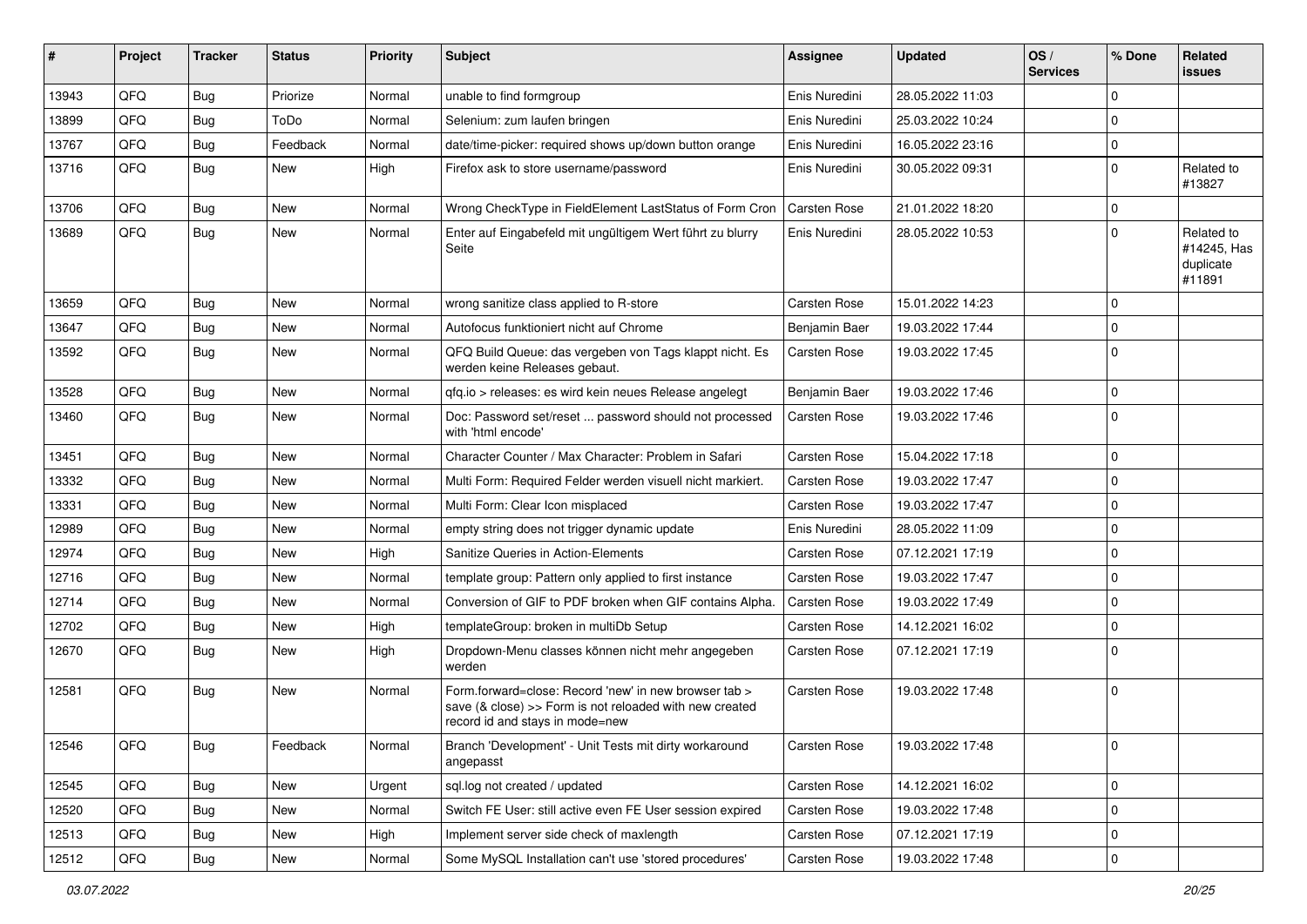| #     | Project | <b>Tracker</b> | <b>Status</b> | <b>Priority</b> | <b>Subject</b>                                                                          | Assignee            | <b>Updated</b>   | OS/<br><b>Services</b> | % Done      | Related<br><b>issues</b>                                                                                                       |
|-------|---------|----------------|---------------|-----------------|-----------------------------------------------------------------------------------------|---------------------|------------------|------------------------|-------------|--------------------------------------------------------------------------------------------------------------------------------|
| 12508 | QFQ     | Bug            | In Progress   | High            | qfq Form: sendMail                                                                      | Karin Niffeler      | 19.03.2022 17:48 |                        | $\Omega$    |                                                                                                                                |
| 12468 | QFQ     | Bug            | New           | Urgent          | Form: update Form.title after save                                                      | <b>Carsten Rose</b> | 03.05.2021 21:12 |                        | $\pmb{0}$   |                                                                                                                                |
| 12463 | QFQ     | Bug            | ToDo          | High            | QFQ Function: 'function' and 'sql' on same level - output of<br>sql is shown two times. | Carsten Rose        | 15.12.2021 16:31 |                        | $\pmb{0}$   |                                                                                                                                |
| 12395 | QFQ     | <b>Bug</b>     | ToDo          | High            | QFQ Function: Result two times shown                                                    | <b>Carsten Rose</b> | 18.02.2022 08:59 |                        | $\mathbf 0$ |                                                                                                                                |
| 12327 | QFQ     | Bug            | New           | Normal          | Copy to clipboard: Glyphicon can not be changed                                         | Carsten Rose        | 27.12.2021 17:59 |                        | $\pmb{0}$   |                                                                                                                                |
| 12325 | QFQ     | <b>Bug</b>     | Priorize      | Normal          | MultiDB form.dblndex not working for report syntax                                      | Carsten Rose        | 07.09.2021 13:37 |                        | $\mathbf 0$ | Related to<br>#12145,<br>Related to<br>#12314                                                                                  |
| 12187 | QFQ     | <b>Bug</b>     | New           | Normal          | Trigger FormAsFile() via Report: probably problem with multi<br>DB setup                | <b>Carsten Rose</b> | 20.03.2021 21:20 |                        | $\mathbf 0$ |                                                                                                                                |
| 12133 | QFQ     | Bug            | <b>New</b>    | Normal          | NPM, phpSpreadSheet aktualisieren                                                       | <b>Carsten Rose</b> | 15.03.2021 09:04 |                        | $\mathbf 0$ |                                                                                                                                |
| 12066 | QFQ     | <b>Bug</b>     | <b>New</b>    | High            | enterAsSubmit: Forward wird nicht ausgeführt                                            | Enis Nuredini       | 29.05.2022 09:23 |                        | $\pmb{0}$   |                                                                                                                                |
| 12045 | QFQ     | <b>Bug</b>     | <b>New</b>    | Normal          | templateGroup afterSave FE: Aufruf ohne<br>sglHonorFormElements funktioniert nicht      | <b>Carsten Rose</b> | 18.02.2021 16:33 |                        | $\pmb{0}$   |                                                                                                                                |
| 12040 | QFQ     | <b>Bug</b>     | <b>New</b>    | Normal          | FE Mode 'hidden' für zwei FEs auf einer Zeile                                           | Carsten Rose        | 18.02.2021 10:13 |                        | $\pmb{0}$   |                                                                                                                                |
| 11752 | QFQ     | <b>Bug</b>     | New           | Normal          | checkbox renders multiple input elements with same name                                 | Carsten Rose        | 17.12.2020 14:58 |                        | $\mathbf 0$ | Related to<br>#11750                                                                                                           |
| 11715 | QFQ     | Bug            | New           | Normal          | acceptZeroAsRequired and requiredOffButMark do not<br>coincide                          |                     | 08.12.2020 12:13 |                        | $\mathbf 0$ |                                                                                                                                |
| 11695 | QFQ     | Bug            | <b>New</b>    | Normal          | MultiForm required FE Error                                                             | <b>Carsten Rose</b> | 04.12.2020 13:34 |                        | $\pmb{0}$   |                                                                                                                                |
| 11668 | QFQ     | <b>Bug</b>     | New           | Normal          | Play function.sql - problem with mysql                                                  | Carsten Rose        | 03.05.2021 20:48 |                        | $\pmb{0}$   |                                                                                                                                |
| 11667 | QFQ     | <b>Bug</b>     | <b>New</b>    | Normal          | MySQL mariadb-server-10.3: Incorrect datetime value                                     | Carsten Rose        | 03.05.2021 20:48 |                        | $\mathbf 0$ |                                                                                                                                |
| 11630 | QFQ     | Bug            | Feedback      | High            | Bitte check ob CALL() in 20.11.0 noch so funktioniert wie in<br>20.4.1                  | Enis Nuredini       | 28.05.2022 13:45 |                        | $\mathbf 0$ | Related to<br>#11325                                                                                                           |
| 11522 | QFQ     | <b>Bug</b>     | <b>New</b>    | Normal          | Aus/Einblenden von Reitern                                                              |                     | 13.11.2020 14:58 |                        | $\pmb{0}$   |                                                                                                                                |
| 11517 | QFQ     | Bug            | In Progress   | Normal          | extraButtonInfo Broken for multiple FormElements                                        | <b>Carsten Rose</b> | 12.05.2022 13:12 |                        | $\Omega$    | Related to<br>#7890,<br>Related to<br>#3811, Has<br>duplicate<br>#10905, Has<br>duplicate<br>#10553, Has<br>duplicate<br>#6779 |
| 11347 | QFQ     | Bug            | Feedback      | Normal          | If Bedingungen funktionieren nicht korrekt                                              | Christoph Fuchs     | 21.03.2021 20:37 |                        | $\mathbf 0$ |                                                                                                                                |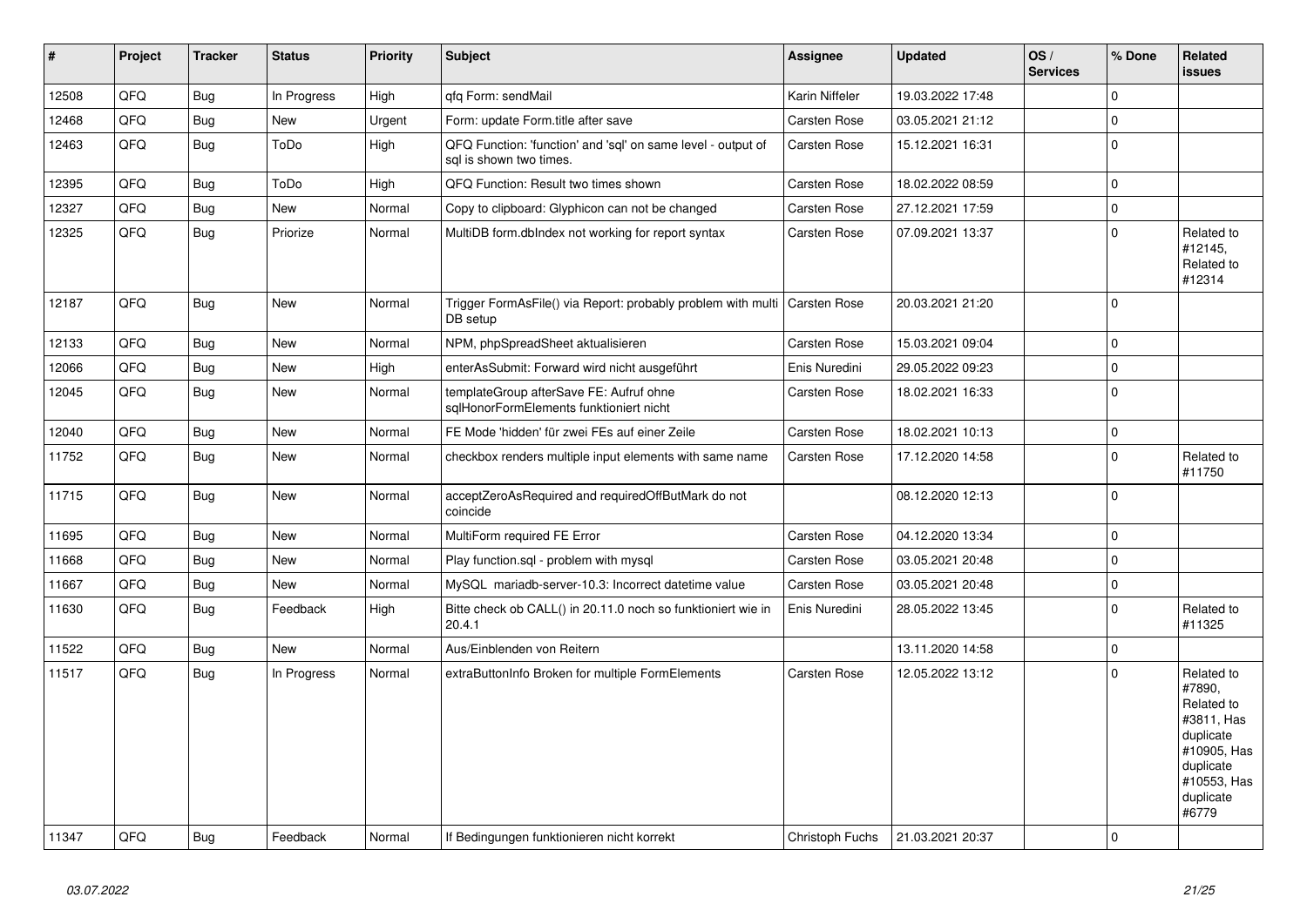| #     | Project | <b>Tracker</b> | <b>Status</b> | <b>Priority</b> | <b>Subject</b>                                                                           | <b>Assignee</b> | <b>Updated</b>   | OS/<br><b>Services</b> | % Done      | <b>Related</b><br><b>issues</b>                                      |
|-------|---------|----------------|---------------|-----------------|------------------------------------------------------------------------------------------|-----------------|------------------|------------------------|-------------|----------------------------------------------------------------------|
| 11239 | QFQ     | Bug            | New           | Normal          | Radiobutton (plain): horizontales Rendern abhängig vom<br>Datentyp in der Datenbank      | Carsten Rose    | 30.09.2020 18:37 |                        | $\Omega$    |                                                                      |
| 11237 | QFQ     | <b>Bug</b>     | New           | High            | Radiobutton / parameter.buttonClass= btn-default - kein dirty   Benjamin Baer<br>Trigger |                 | 03.05.2021 21:12 |                        | $\mathbf 0$ | Related to<br>#10766                                                 |
| 11195 | QFQ     | Bug            | New           | Low             | Dynamic Update: Note not updated if new text is empty<br>(v20.4)                         |                 | 25.09.2020 11:14 |                        | $\mathbf 0$ |                                                                      |
| 11057 | QFQ     | Bug            | New           | High            | Checkboxes ohne span.checkmark im Report werden<br>ausgeblendet                          | Benjamin Baer   | 03.05.2021 21:12 |                        | 0           | Related to<br>#11039                                                 |
| 10937 | QFQ     | Bug            | <b>New</b>    | Normal          | Fehler mit abhängigen Select- Feldern beim Positionieren                                 | Carsten Rose    | 12.11.2020 23:45 |                        | 0           |                                                                      |
| 10890 | QFQ     | Bug            | <b>New</b>    | Normal          | AutoCron hangs                                                                           |                 | 20.07.2020 13:56 |                        | $\mathbf 0$ |                                                                      |
| 10766 | QFQ     | Bug            | <b>New</b>    | High            | Radiobutton / parameter.buttonClass=btn-default: dynamic<br>update                       |                 | 03.05.2021 21:12 |                        | 0           | Related to<br>#11237                                                 |
| 10759 | QFQ     | Bug            | <b>New</b>    | Normal          | emptyMeansNull - Feld falsch aktualisiert                                                |                 | 12.11.2020 23:45 |                        | 0           |                                                                      |
| 10704 | QFQ     | Bug            | <b>New</b>    | Normal          | wkhtml problem rendering fullCalendar.js / fabric.js >><br>successor: puppeteer          | Carsten Rose    | 12.11.2020 23:45 |                        | $\mathbf 0$ | Related to<br>#5024,<br>Related to<br>#4650,<br>Related to<br>#10715 |
| 10661 | QFQ     | Bug            | In Progress   | Normal          | Typo3 Warnungen                                                                          | Carsten Rose    | 07.09.2021 13:23 |                        | $\Omega$    | Related to<br>#12440                                                 |
| 10658 | QFQ     | Bug            | <b>New</b>    | Normal          | processReadOnly broken                                                                   | Carsten Rose    | 27.05.2020 17:55 |                        | 0           |                                                                      |
| 10640 | QFQ     | Bug            | <b>New</b>    | High            | TypeAhead Tag: FE editierbar trotz readOnly                                              | Carsten Rose    | 03.05.2021 21:12 |                        | $\mathbf 0$ | Related to<br>#7795                                                  |
| 10588 | QFQ     | <b>Bug</b>     | <b>New</b>    | Normal          | typeahed Tag: Doku anpassen                                                              | Carsten Rose    | 12.11.2020 23:45 |                        | $\Omega$    |                                                                      |
| 10508 | QFQ     | <b>Bug</b>     | <b>New</b>    | High            | Multi Form broken on Multi DB Instance                                                   | Carsten Rose    | 03.05.2021 21:12 |                        | $\mathbf 0$ |                                                                      |
| 10506 | QFQ     | Bug            | <b>New</b>    | High            | Template Group broken on MultiDB instance                                                | Carsten Rose    | 03.05.2021 21:12 |                        | 0           | Related to<br>#10505                                                 |
| 10324 | QFQ     | <b>Bug</b>     | New           | Normal          | Excel Export mit Template funktioniert nur, wenn Template<br>vor uid kommt               |                 | 30.03.2020 11:20 |                        | 0           | Related to<br>#10257                                                 |
| 10322 | QFQ     | Bug            | <b>New</b>    | Normal          | FormElement / Radio: missing column 'enum' >> FE not<br>reported                         | Carsten Rose    | 07.05.2020 09:37 |                        | 0           |                                                                      |
| 10082 | QFQ     | Bug            | I New         | Normal          | FE.type=SELECT - 'sanatize' Class                                                        | Carsten Rose    | 07.05.2020 09:36 |                        | O           | Related to<br>#10081                                                 |
| 10081 | QFQ     | Bug            | New           | High            | Stale record lock after 'forbidden' character                                            | Carsten Rose    | 03.05.2021 21:12 |                        | 0           | Related to<br>#10082,<br>Related to<br>#9789                         |
| 9975  | QFQ     | <b>Bug</b>     | Priorize      | Normal          | Dropdown Menu: 'r:3' broken                                                              | Carsten Rose    | 01.02.2020 10:13 |                        | $\mathbf 0$ |                                                                      |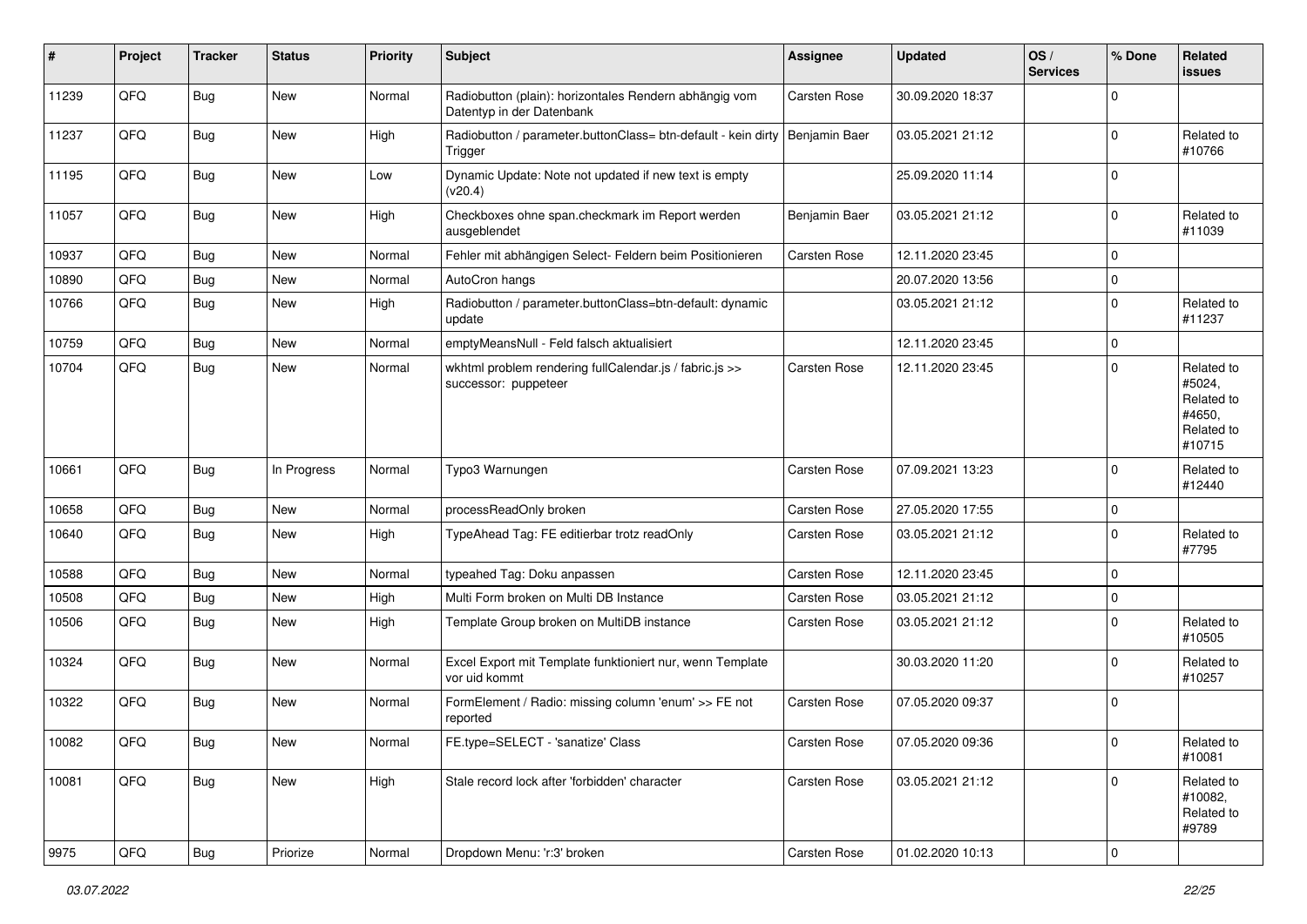| #    | Project | <b>Tracker</b> | <b>Status</b>     | <b>Priority</b> | <b>Subject</b>                                                                                           | <b>Assignee</b>     | <b>Updated</b>   | OS/<br><b>Services</b> | % Done      | Related<br>issues                                                       |
|------|---------|----------------|-------------------|-----------------|----------------------------------------------------------------------------------------------------------|---------------------|------------------|------------------------|-------------|-------------------------------------------------------------------------|
| 9958 | QFQ     | Bug            | Priorize          | Normal          | Broken subrecord query: no error message                                                                 | <b>Carsten Rose</b> | 05.02.2021 15:15 |                        | 0           |                                                                         |
| 9947 | QFQ     | Bug            | Priorize          | Normal          | Unwanted error message if missing 'typeAheadSqlPrefetch'                                                 | Carsten Rose        | 01.02.2020 10:13 |                        | 0           |                                                                         |
| 9898 | QFQ     | <b>Bug</b>     | Feedback          | Normal          | Formular trotz Timeout gespeichert                                                                       | Benjamin Baer       | 01.02.2020 15:56 |                        | 0           |                                                                         |
| 9862 | QFQ     | Bug            | Priorize          | Normal          | Failed writing to sql mail qfq.log should throw an exception                                             | Carsten Rose        | 01.02.2020 10:13 |                        | 0           |                                                                         |
| 9855 | QFQ     | Bug            | New               | Normal          | <b>Required Check</b>                                                                                    |                     | 01.02.2020 15:56 |                        | 0           |                                                                         |
| 9834 | QFQ     | <b>Bug</b>     | Priorize          | Normal          | Input elements with tag 'disabled' are missing on<br>form-submit: server option 'processReadOnly' broken | Carsten Rose        | 07.12.2021 16:43 |                        | 0           | Related to<br>#9691,<br>Related to<br>#5305, Has<br>duplicate<br>#12331 |
| 9783 | QFQ     | Bug            | <b>New</b>        | Normal          | Email with special characters                                                                            | Carsten Rose        | 01.02.2020 23:22 |                        | 0           |                                                                         |
| 9773 | QFQ     | Bug            | New               | Normal          | form.parameter.formModeGlobal=requiredOff                                                                | Carsten Rose        | 01.02.2020 15:56 |                        | 0           |                                                                         |
| 9669 | QFQ     | <b>Bug</b>     | Some day<br>maybe | Normal          | Checkbox / Template Group: radio/checkbox visible broken<br>after 'add'                                  | Carsten Rose        | 16.06.2021 13:47 |                        | 0           | Related to<br>#8091                                                     |
| 9535 | QFQ     | Bug            | Feedback          | Normal          | Report:  AS '_vertical' - column to wide - vertical >> rot45,<br>rot90                                   | Benjamin Baer       | 01.02.2020 15:56 |                        | 0           |                                                                         |
| 9534 | QFQ     | Bug            | Priorize          | Urgent          | FE.type=upload: 'Unknown Mode: ID"                                                                       | Carsten Rose        | 03.05.2021 21:14 |                        | $\mathbf 0$ | Related to<br>#9532                                                     |
| 9533 | QFQ     | Bug            | New               | Normal          | FE.type=upload: Check in 'beforeSave' if upload is given                                                 | Carsten Rose        | 01.02.2020 23:22 |                        | $\mathbf 0$ | Related to<br>#11523                                                    |
| 9531 | QFQ     | Bug            | <b>New</b>        | High            | FE File: Dynamic Update / modeSql / required detected<br>even it not set                                 | Carsten Rose        | 11.06.2021 20:32 |                        | $\Omega$    | Related to<br>#12398                                                    |
| 9347 | QFQ     | Bug            | New               | High            | FE.type=upload with dynamic show/hidden: required not<br>detected                                        | Carsten Rose        | 12.06.2021 10:40 |                        | $\mathbf 0$ | Related to<br>#5305,<br>Related to<br>#12398                            |
| 9317 | QFQ     | Bug            | <b>New</b>        | Normal          | FE.type=note: with dynamic show/hidden an empty label<br>causes trouble                                  | Carsten Rose        | 01.02.2020 23:22 |                        | $\mathbf 0$ |                                                                         |
| 9281 | QFQ     | <b>Bug</b>     | Some day<br>maybe | Normal          | Allow STRICT_TRANS_TABLES                                                                                | Carsten Rose        | 02.01.2021 18:43 |                        | 0           |                                                                         |
| 9177 | QFQ     | Bug            | New               | Normal          | Bug? QFQ tries to save an action FE, which has real<br>existing column name                              | Carsten Rose        | 01.02.2020 23:22 |                        | 0           |                                                                         |
| 9173 | QFQ     | Bug            | Priorize          | Urgent          | Stale Record Lock: Firefox                                                                               | Carsten Rose        | 03.05.2021 21:14 |                        | 0           | Related to<br>#9789                                                     |
| 9127 | QFQ     | Bug            | New               | Normal          | Error Message: change 'roll over' color - text not readable                                              | Carsten Rose        | 01.02.2020 23:22 |                        | $\mathbf 0$ |                                                                         |
| 9126 | QFQ     | Bug            | Some day<br>maybe | Normal          | hidden Form elements are present in page source                                                          |                     | 02.01.2021 18:41 |                        | $\mathbf 0$ |                                                                         |
| 9121 | QFQ     | <b>Bug</b>     | Priorize          | High            | sip links have r and __dbIndexData set                                                                   | Carsten Rose        | 12.06.2021 10:41 |                        | $\pmb{0}$   |                                                                         |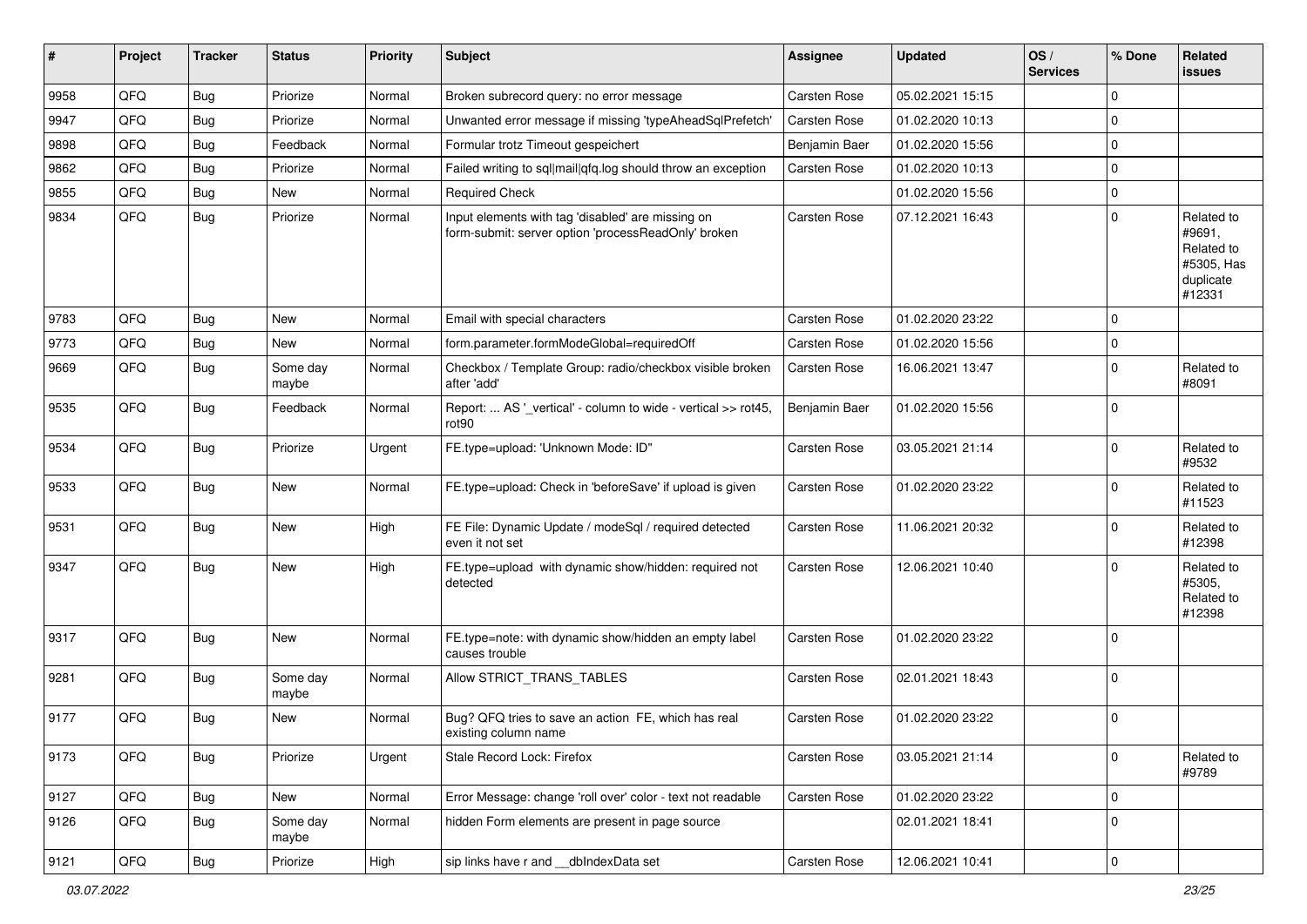| ∦    | Project | <b>Tracker</b> | <b>Status</b>     | <b>Priority</b> | <b>Subject</b>                                                                                        | <b>Assignee</b>     | <b>Updated</b>   | OS/<br><b>Services</b> | % Done      | Related<br><b>issues</b> |
|------|---------|----------------|-------------------|-----------------|-------------------------------------------------------------------------------------------------------|---------------------|------------------|------------------------|-------------|--------------------------|
| 9077 | QFQ     | <b>Bug</b>     | <b>New</b>        | Normal          | typeAheadSql: report broken SQL                                                                       | <b>Carsten Rose</b> | 29.06.2022 22:35 |                        | $\Omega$    | Related to<br>#4018      |
| 9024 | QFQ     | <b>Bug</b>     | Some day<br>maybe | Normal          | QFQ Einarbeitung                                                                                      |                     | 01.02.2020 15:56 |                        | $\Omega$    |                          |
| 9020 | QFQ     | Bug            | Some dav<br>maybe | Normal          | radio mit buttonClass und dynamicUpdate lassen sich nicht<br>kombinieren                              |                     | 11.12.2019 16:01 |                        | $\Omega$    |                          |
| 9013 | QFQ     | Bug            | <b>New</b>        | Normal          | Error in Twig template not handled                                                                    | Carsten Rose        | 20.10.2021 13:43 |                        | $\Omega$    |                          |
| 8891 | QFQ     | <b>Bug</b>     | <b>New</b>        | High            | formSubmitLog: do not log passwords                                                                   | Enis Nuredini       | 25.03.2022 09:06 |                        | $\mathbf 0$ |                          |
| 8668 | QFQ     | Bug            | <b>New</b>        | High            | Pill disabled: dyamic mode 'hidden' not respected - FE is still<br>required                           | Carsten Rose        | 03.05.2021 21:14 |                        | $\Omega$    |                          |
| 8431 | QFQ     | <b>Bug</b>     | New               | High            | autocron.php with wrong path                                                                          | <b>Carsten Rose</b> | 03.05.2021 21:14 |                        | $\mathbf 0$ |                          |
| 8316 | QFQ     | <b>Bug</b>     | Feedback          | Normal          | Documentation/Behaviour for Nested Queries and<br>Record-Store confusing                              | Nicola Chiapolini   | 20.11.2019 09:14 |                        | $\Omega$    |                          |
| 8106 | QFQ     | <b>Bug</b>     | Some dav<br>maybe | Normal          | Dynamic Update: Feld kann nicht auf empty zurückgesetzt<br>werden                                     | Carsten Rose        | 11.12.2019 16:01 |                        | $\Omega$    |                          |
| 8083 | QFQ     | Bug            | <b>New</b>        | High            | FormEditor: primary table list does not respect<br>'indexDb={{indexData:Y}}'                          | Carsten Rose        | 03.05.2021 21:14 |                        | $\Omega$    | Has duplicate<br>#6678   |
| 8049 | QFQ     | Bug            | New               | Normal          | FE.type=note, column 'value': text moves some pixel to top<br>after save                              | <b>Carsten Rose</b> | 01.02.2020 23:22 |                        | $\Omega$    |                          |
| 8037 | QFQ     | Bug            | Priorize          | Normal          | FE.type=upload (advanced mode): {{slaveld:V}} missing<br>during dynamic update                        | <b>Carsten Rose</b> | 01.02.2020 10:13 |                        | $\mathbf 0$ |                          |
| 7899 | QFQ     | Bug            | New               | High            | Fe.type=password / retype / required: always complain<br>about missing value                          | Carsten Rose        | 03.05.2021 21:14 |                        | $\Omega$    |                          |
| 7890 | QFQ     | Bug            | New               | Normal          | FormElement 'required': extraButtonInfo not aligned                                                   | Carsten Rose        | 11.06.2021 21:17 |                        | $\Omega$    | Related to<br>#11517     |
| 7795 | QFQ     | <b>Bug</b>     | <b>New</b>        | Normal          | Readonly Form: Typeahead-Felder                                                                       | <b>Carsten Rose</b> | 01.02.2020 23:22 |                        | $\Omega$    | Related to<br>#10640     |
| 7685 | QFQ     | <b>Bug</b>     | New               | Normal          | Open FormElement from QFQ error message and save<br>modified record: error about missing {{formId:F}} | Carsten Rose        | 01.02.2020 23:22 |                        | $\Omega$    |                          |
| 7656 | QFQ     | <b>Bug</b>     | Priorize          | Normal          | FE with required, 'pattern' and 'extraButtonLock': always<br>complain about missing value             | Carsten Rose        | 01.02.2020 10:13 |                        | $\Omega$    |                          |
| 7650 | QFQ     | <b>Bug</b>     | <b>New</b>        | High            | Optional do not show 'required' sign on FormElement                                                   | <b>Carsten Rose</b> | 03.05.2021 21:14 |                        | $\mathbf 0$ |                          |
| 7616 | QFQ     | <b>Bug</b>     | Priorize          | Normal          | Selectlist with Enum & Dynamic Update                                                                 | <b>Carsten Rose</b> | 01.02.2020 10:13 |                        | $\Omega$    |                          |
| 7574 | QFQ     | Bug            | New               | Normal          | Substitute error: form element not reported / dont parse<br>Form.note                                 | Carsten Rose        | 01.02.2020 23:21 |                        | $\Omega$    |                          |
| 7547 | QFQ     | Bug            | <b>New</b>        | Normal          | Error Message in afterSave: wrong parameter column<br>reported                                        | Carsten Rose        | 01.02.2020 23:22 |                        | $\Omega$    |                          |